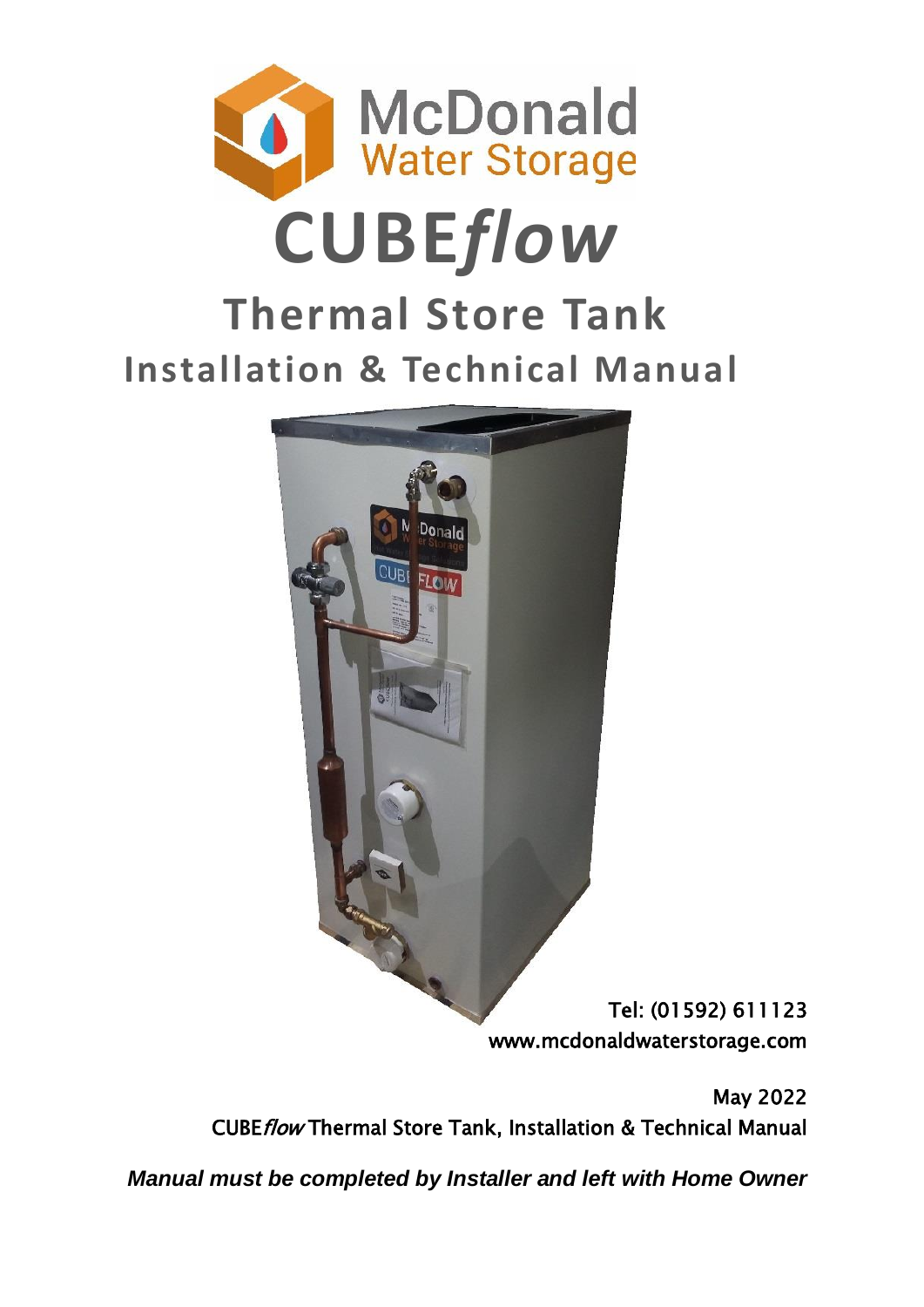# **Contents**

| CUBEflow Thermal Store with External PHE: Description13         |  |
|-----------------------------------------------------------------|--|
| CUBEflow Thermal Store with External PHE: Wiring Diagram  13    |  |
| CUBEflow Thermal Store with External PHE: General Schematic  14 |  |
|                                                                 |  |
|                                                                 |  |
|                                                                 |  |
|                                                                 |  |
|                                                                 |  |
|                                                                 |  |
|                                                                 |  |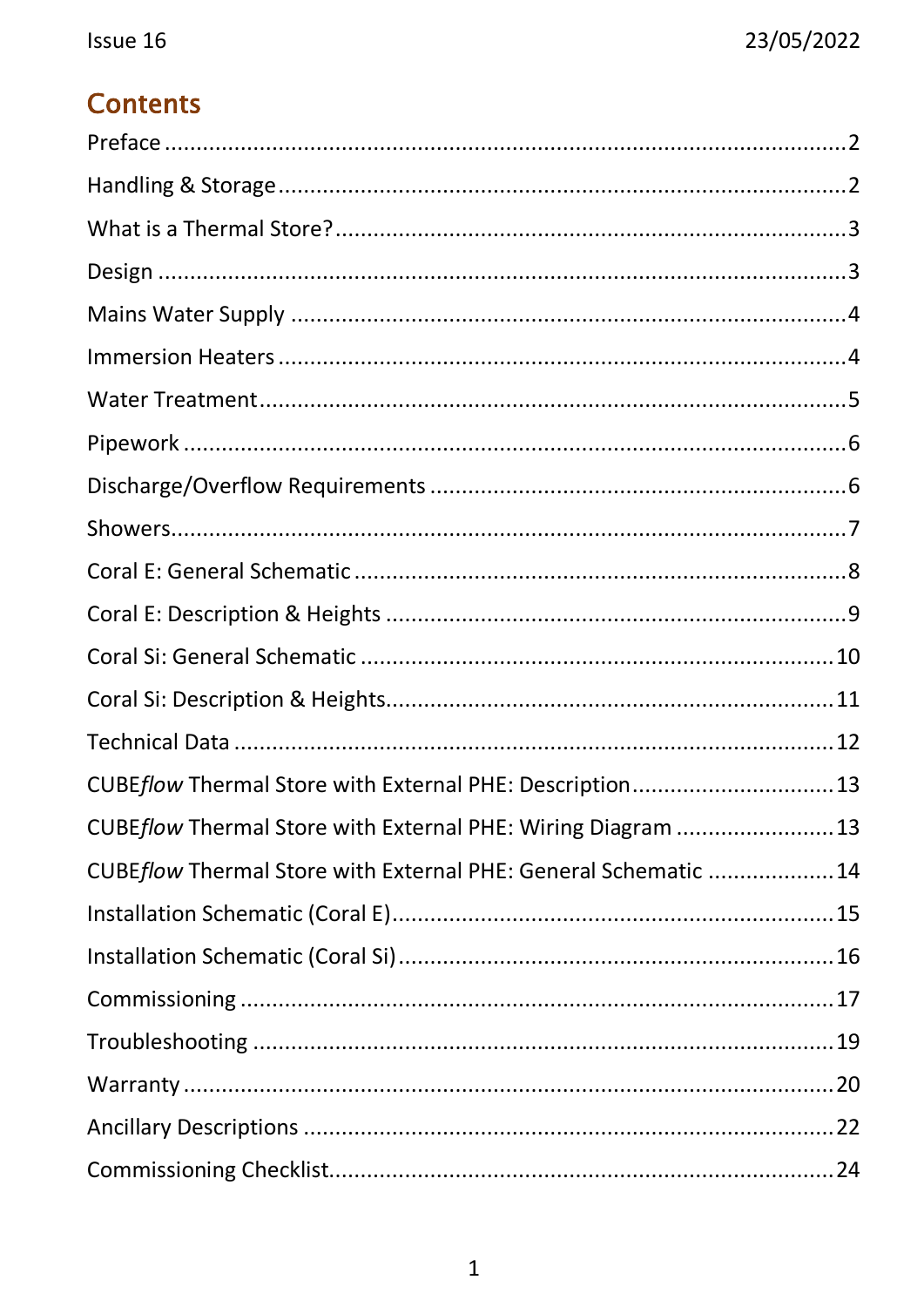### <span id="page-2-0"></span>Preface

An early adopter of the principal of domestic thermal stores, McDonald Water Storage first started manufacturing thermal stores in early 1990s. Manufactured by our trained coppersmiths and designed based upon the experiences of our technical team. The McDonald Water Storage CUBE*flow* provides the perfect solution to both mains pressure hot water and, in the case of the **Coral Si** model, space heating requirements, whilst contained within a boxed-in design.

The CUBE*flow* Thermal Store Technical Manual should be read in conjunction with the installation and servicing manuals issued by the manufacturer(s) of the heat source(s) used within the thermal storage system.

This information provided is intended to provide support with the installation of the CUBE*flow* thermal storage system. Responsibility for selection and specification of our equipment remains that of our customer and any experts or consultants concerned with the installation(s). Our full Terms & Conditions of Sale are available on request.

The CUBE*flow* thermal storage system is required to be fitted by a competent installer, in accordance with **Building Regulations G**, **Gas Safety Regulations**, and the **Water Fitting Regulations (England and Wales)**, **Water Fitting Regulations (Northern Ireland)** or **Water Byelaws (Scotland)**.

(Please note that while the CUBE*flow* overcomes Safety implications within **Building Regulations G3** relating to pressure and temperature discharge requirements, the installation of the CUBE*flow* may be notifiable to the relevant building control.)

# <span id="page-2-1"></span>Handling & Storage

It is important the CUBE*flow* is handled with care and stored the correct way up in a dry place at all times prior to, during and after installation.

Carrying handles are provided in the back of the casing to assist with lifting and positioning. **DO NOT LIFT BY THE PIPEWORK** as this can loosen off the pre-tested pipework and may result in leaks. It is good practice to check the joints before filling with water in case anything has been loosened in transit. Any manual lifting will need to comply with the requirements of the Manual Handling Operations Regulations issued by the Health & Safety Executive. For installations on higher levels of properties such as the 4th floor it is recommended as best practice for the CUBE*flow* to be moved vertically within a lift.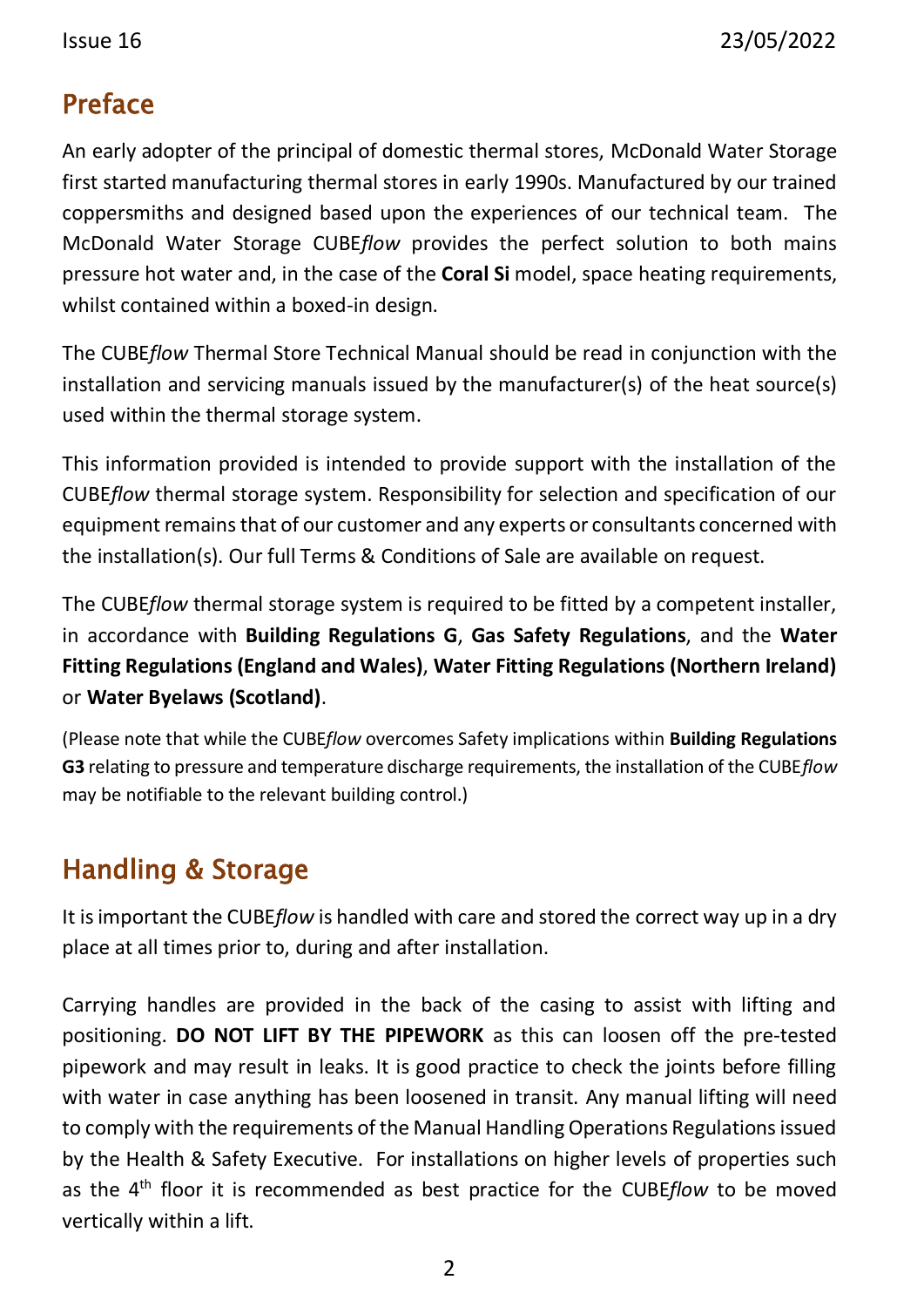### <span id="page-3-0"></span>What is a Thermal Store?

- Initially the Thermal Store is filled through the ball-valve that is sited in the feed and expansion tank to the cold working level. This primary water stays within the unit.
- The primary store of water is then heated directly via the use of immersion heaters, or indirectly from a boiler or central plant.
- The hot water is generated via a secondary heat exchanger that draws its heat from the primary store of water.

### <span id="page-3-1"></span>Design

The copper CUBEflow Rectangular Thermal Store is a bespoke primary store that is very well insulated to ensure minimum Heat Loss and optimally designed to meet the stringent requirements of ERP. In addition, being a rectangular tank means that it will hold 25% more water than a cylinder in a given space, and that the dimensions can be altered to make the best use of the available space.

Cold water at mains pressure passes through a High Efficiency Coil, which is specifically designed to draw heat from the thermal store at mains pressure. This heated water is subsequently blended with cold mains water through a Thermostatically Controlled Mixing Valve, to provide mains pressure water at 55°C to the taps and showers.

If the length of the hot water draw off pipework is excessive, and delivery time to the outlet is greater than 60 seconds, you may consider using a secondary pipework loop.

The Secondary Pipework Loop (DHW Coil & External Pipework) can contain a total of **3 - 5 Litres** of water and incorporates an expansion bottle to accommodate the thermal expansion of the heated mains water. If the volume of the secondary pipework loop **exceeds 15 Litres**, then the installer must fit suitable relief valves and appropriately sized expansion vessels.

In addition, in smaller properties if required, the **Coral Si** model can allow the primary water contained within the store can also be circulated around the heating system allowing the householder to enjoy the benefits of mains pressure water and heating.

Being a thermal store that is vented, it is inherently safe and requires no annual maintenance. Its benefits go one step further as being a primary store there is no legionella risk, and having a blending valve ensures in-built scald protection.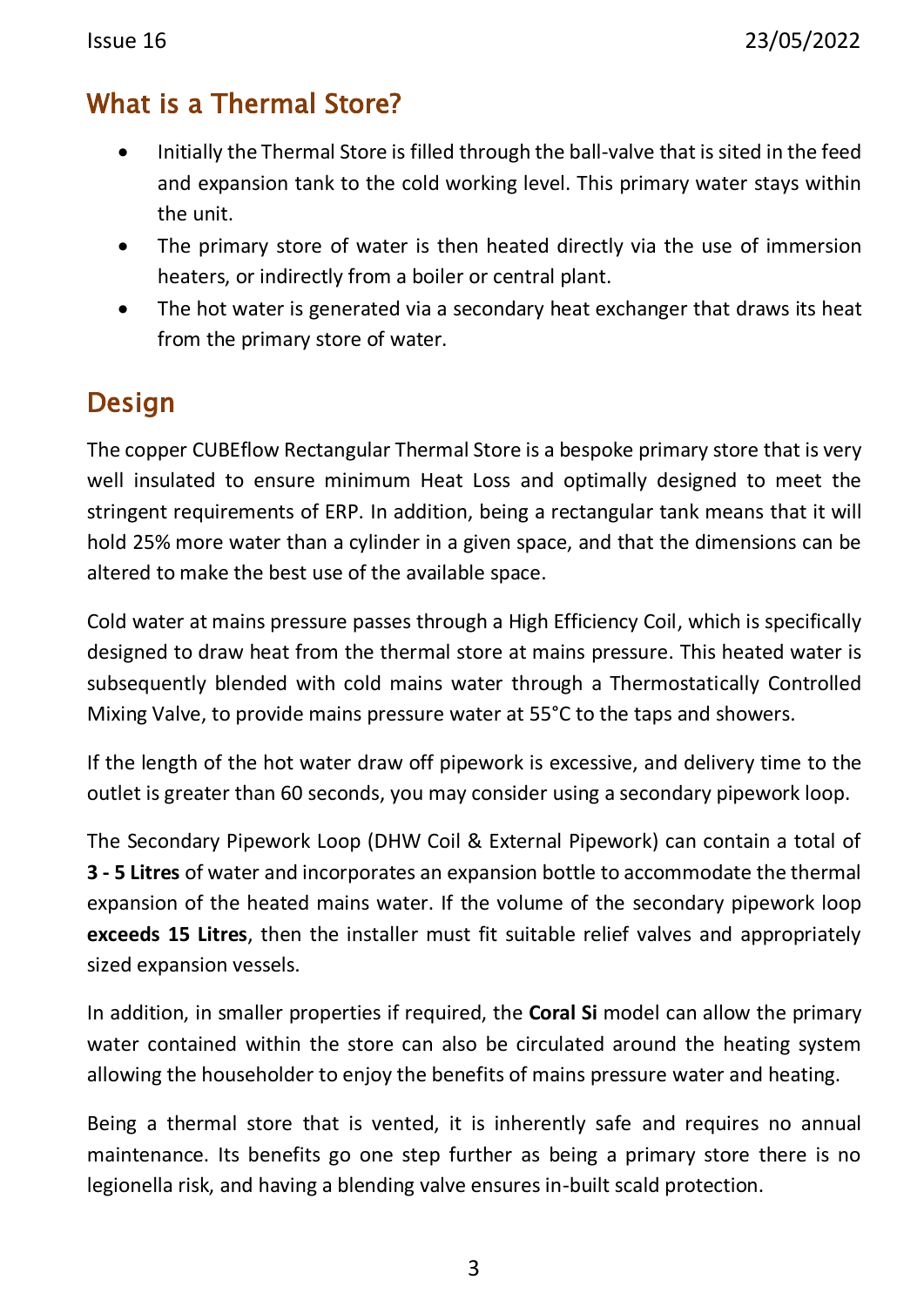## <span id="page-4-0"></span>Mains Water Supply

- The mains supply to the unit should ideally be in a minimum of **22mm diameter** but will work with 15mm if there is adequate pressure and flow rate.
- The CUBE*flow* will operate with a minimum incoming mains pressure of **1.0 Bar** and a **minimum flow rate of 10 Litres/minute**. Careful consideration should be made to ensure the pressure of hot and cold supplies are balanced.
- An incoming pressure of **2.1 Bar** is the most optimal for performance.
- If the incoming pressure **exceeds 3 Bar**, then a pressure reducing valve must be fitted after the stopcock of where the incoming cold supply enters the property.
- No Pressure Reducing Valve or Check Valve should be fitted **within 2 metres** of the Cold Inlet to the CUBE*flow* Coil.
- If the flow rate exceeds **18 Litres per minute** at any tap, it should be restricted to maintain the performance of the system as a whole.

## <span id="page-4-1"></span>Immersion Heaters

- Immersion Heaters are pre-set to ensure the store temperature reaches **70°C** (maximum **75°C**) once the unit is heated.
- The Immersion Heater thermostats are preset with the control setting at **70°C** and the high limit setting at **90°C**. The control setting can be lowered or increased as required for the installation requirements.
- If in any doubt of how to set the Immersion or what temperature we would advise for specific installations, please contact us on **01592 611123**.
- All Immersion Heaters should be wired by a qualified electrician as shown below, for further information refer to literature provided with the immersion;

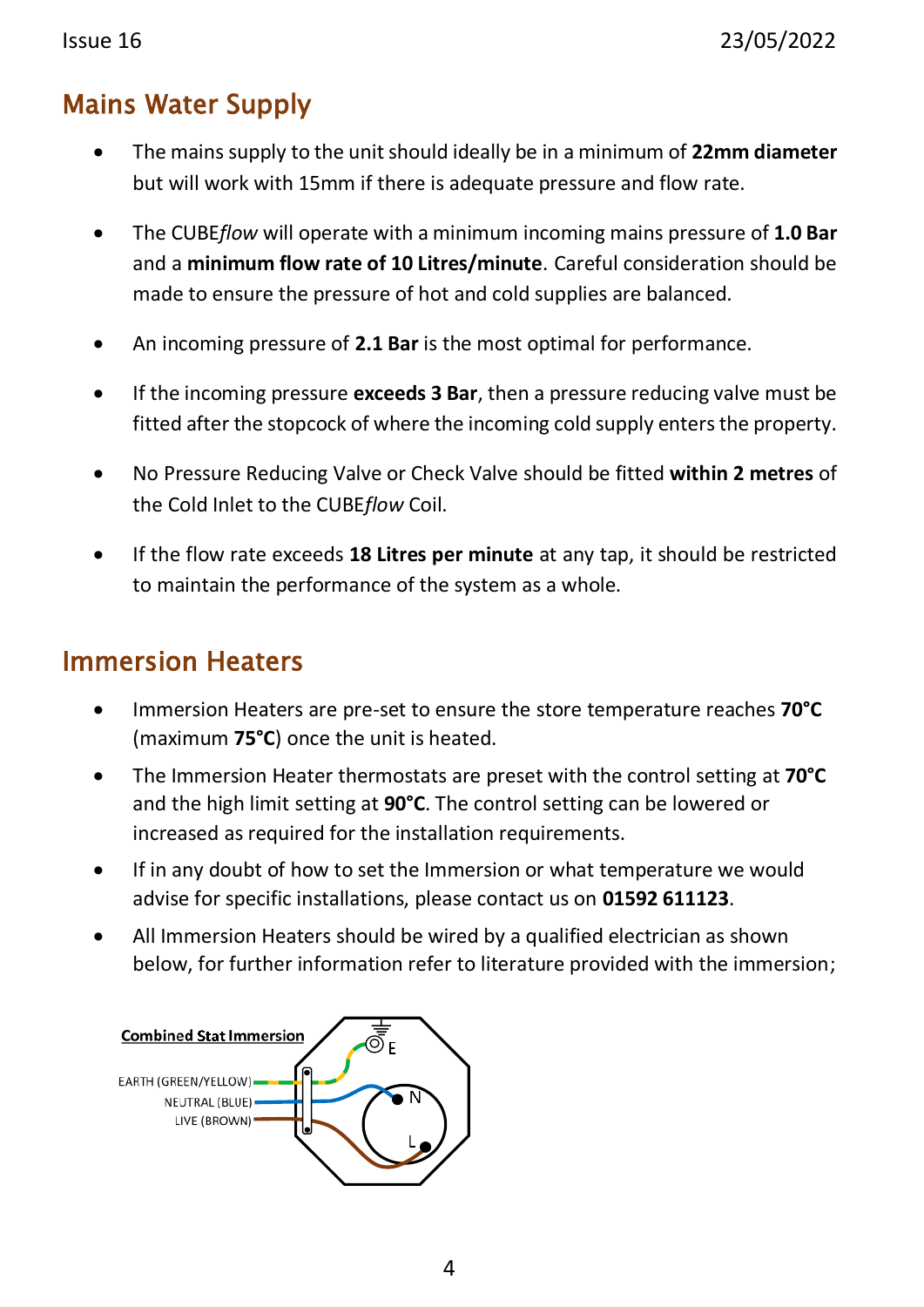### <span id="page-5-0"></span>Water Treatment

In accordance with the **Building Regulations L1A: New Dwellings**/ **L1B: Existing Dwellings**, the requirements set out in the **Domestic Building Services Compliance Guide** specify that "where the mains water hardness exceeds 200ppm provision should be made to treat the feed water to water heaters and the hot water circuit of combination boilers to reduce the rate of accumulation of lime scale". In most instances of this water condition, an inline Water Conditioner/Scale Inhibitor would be fitted to the incoming mains.

The water quality shall be in accordance with **European Council Directive 98/83/EC**, or revised version at the date of installation, and is not fed with water from a private supply. Particular:

|           | • Chloride content:            | Max. 200 mg/l            |
|-----------|--------------------------------|--------------------------|
| $\bullet$ | Sulphate content:              | Max. 200 mg/l            |
| $\bullet$ | Combination chloride/sulphate: | Max. 300 mg/l (in total) |

The CUBE*flow* is part of the primary system and while the **Coral E** models do not require any special water treatment we do recommend adding inhibitor. The **Coral Si** models and other parts of the primary circuit will require the application of a protective scale and corrosion inhibitor such as Fernox to ensure adequate protection. This should avoid having corrosive material in the primary system and remove any build-up of sludge which can reduce the performance of the High Efficiency Heat Exchanger Coil.

The volumes and concentration of inhibitor required should be calculated in accordance with the manufacturer's instructions. Please ensure that the thermal store volume is also included as well as the radiator and pipework volume.

An inhibitor is optional for the **Coral E** models. However if there are doubts regarding the quality of water being used to fill the CUBEflow, an inhibitor should be added to the appliance when filling in line with the manufacturer's instructions for these products.

Please note that in all CUBE*flow* models, the primary water within the thermal store water is used as primary storage and the domestic hot water is heated instantaneously by means of the High Efficiency Heat Exchanger Coil. Therefore, treating the primary water will not have an effect on the domestic hot water supply.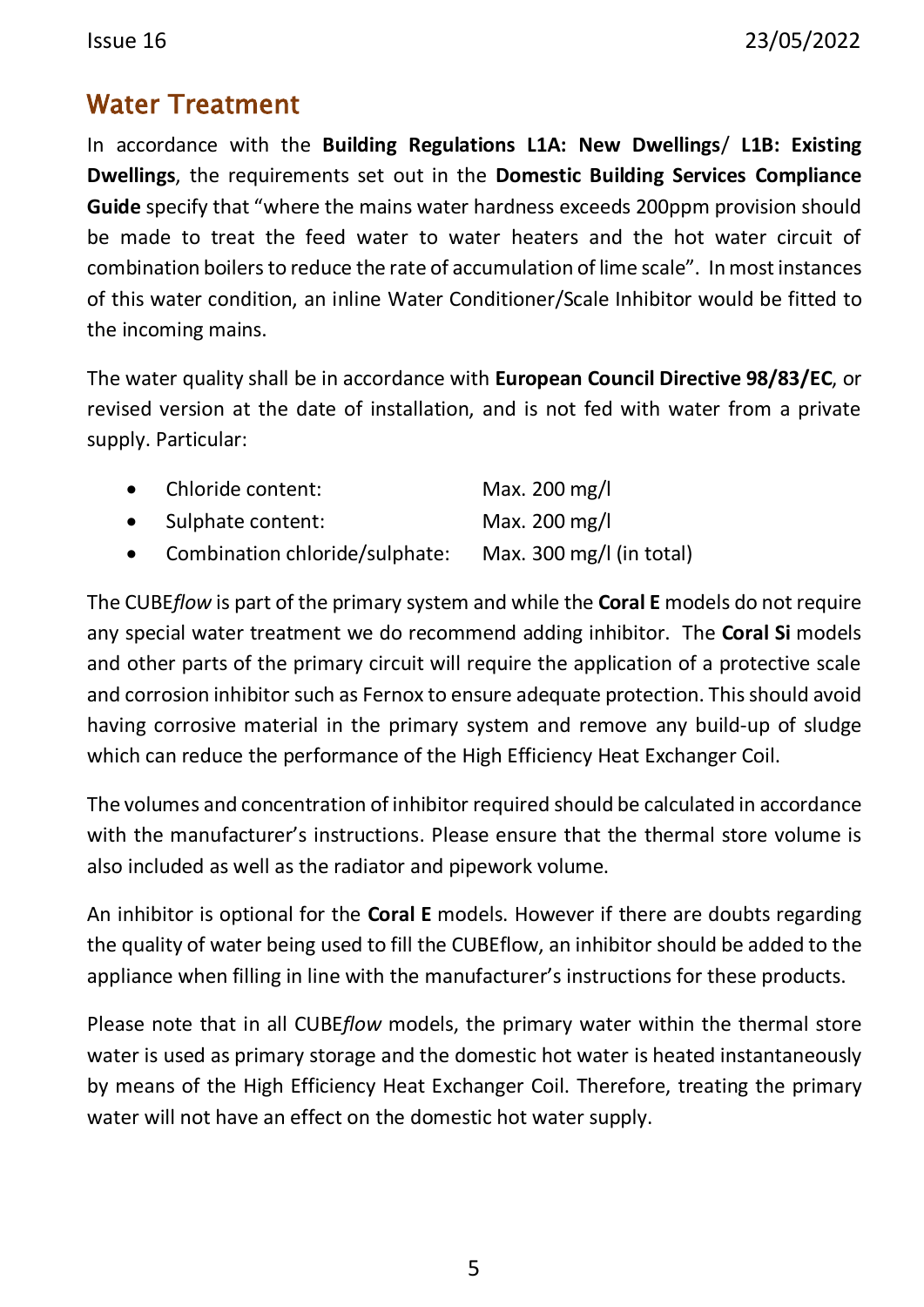## <span id="page-6-0"></span>Pipework

It is imperative to achieve balanced supply of hot and cold water in a mains pressure system, and that the piping in a dwelling should be sized in accordance with **BS 6700**.

However, the following rule of thumb guide lines should be adequate for most of the smaller property types as long as water pressures are within the recommended range.

- The cold feed from the main incoming stop tap to the CUBEflow should be run in **22mm** pipe. The cold main and hot draw-off should also be run in **22mm** as far as the branch to the bath tap.
- A **15mm** copper or equivalent external service may be sufficient for a small 1 bathroom dwelling (depending upon the flow rate available), but the minimum recommended size for new dwellings is **22mm** (25mm MDPE).
- The internal branches to the hand basins and sinks should be in **10mm** and to the baths and showers in **15mm**. (1 metre minimum)
- A pressure reducing valve must be fitted after the stopcock of where the incoming cold supply enters the property and at least 2 metres from the unit.
- To drain DHW system, cold mains to unit must be isolated with a hot tap opened. Place a bucket or similar below the compression elbow and remove to drain the water from the coil and DHW System. Once cold mains has been connected, the compression elbow should be tightened both sides.

## <span id="page-6-1"></span>Discharge/Overflow Requirements

The CUBEflow is a Vented Thermal Store and therefore does not require safety discharge from a Pressure and Temperature Relief Valve as highlighted in Part G of the Building Regulations.

The **Manual Fill** version of the CUBEflow Thermal Store can be sited anywhere within the property as no discharge pipework is required, however we do supply an Overflow pipe to the Feed & Expansion tank. (On the **Coral Si** model, if an open vented central heating is to be run minimum **500mm** from the highest point of the radiator circuit and the bottom of the Feed & Expansion Tank.) Once the unit is filled through the pipework, close off the isolation valve and disconnect the flexible hose from the pipework and cap the pipe to avoid any dead legs.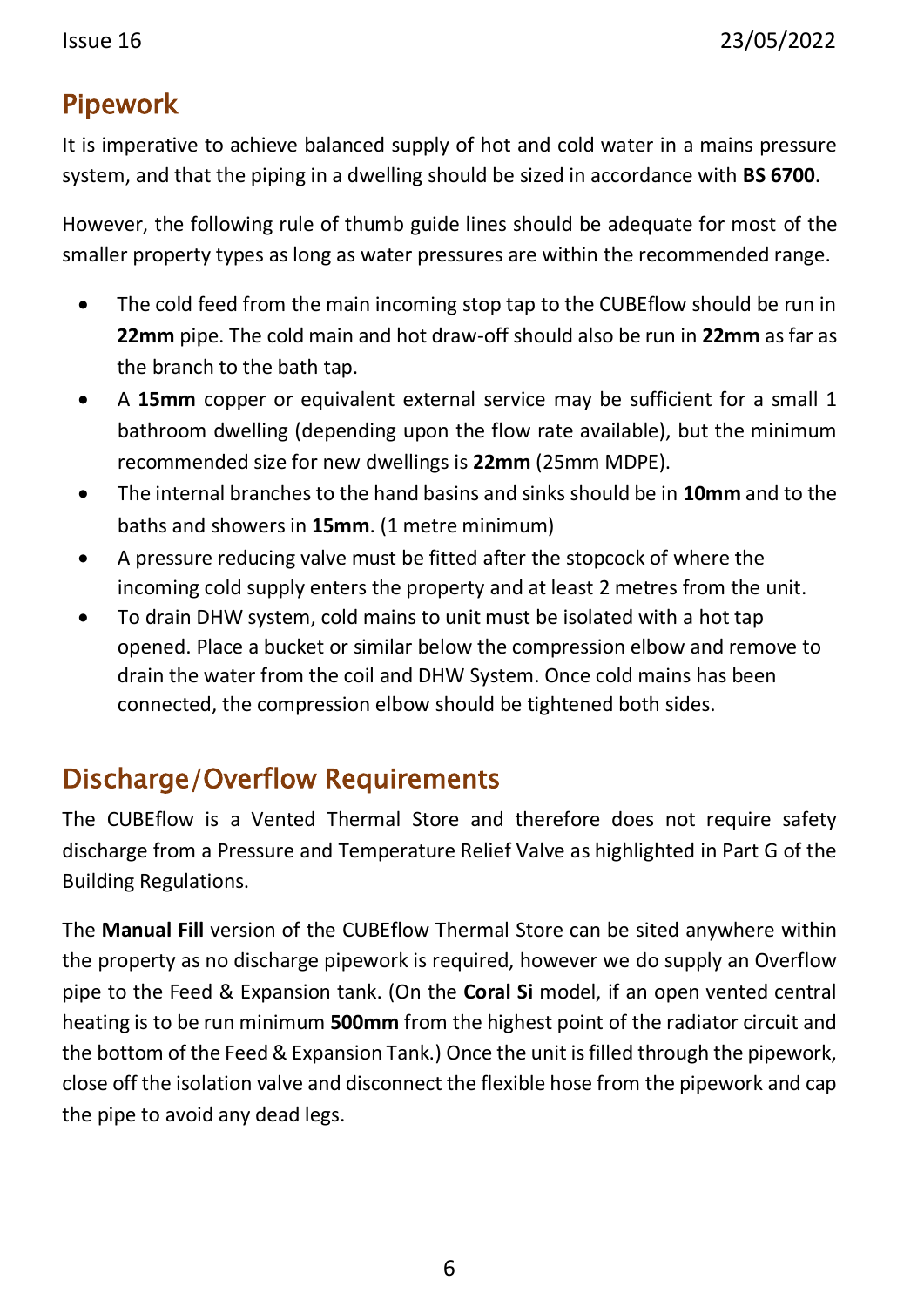If an **Automatic Fill** version is to be installed then the overflow must be run to a suitable drain point. A tundish is supplied if the overflow termination is difficult to see. The tundish must be fitted **vertically**, with continuous fall of the overflow pipe.

The overflow should be run in either 22mm copper tube or high temperature overflow pipe with suitable supports. Ensure that the overflow is capable of coping with a ballvalve fail situation and restrict flow to the ball-valve accordingly.

### <span id="page-7-0"></span>Showers

- CUBEflow is compatible with all showers**.**
- Most commonly used are of the Thermostatic Mixing type. All mains pressure systems are subject to dynamic changes particularly when other hot and cold taps/showers are opened and closed. This will cause changes in the inlet hot water temperature and pressure at mixed water outlets such as showers.
- Careful consideration should be taken in selecting specification of the shower valve to ensure the correct mixed water temperature and pressure is maintained and that it is suitable for the type of people using it.
- Some showers in the TMV2 range have about a 10 degree differential between the hot inlet temperature and the mixed outlet temperature, allowing showering temperatures of up to 48 degrees.
- Other valves such as TMV3 only allow maximum temperatures of 41 degrees.
- Commissioning should ensure that the hot draw off from the thermal store is set taking this into account.
- Please ensure that the shower head is capable of taking mains pressure.
- Please ensure that the shower tray drain is capable of handling the shower head flow rate. A flow restrictor may be required in the shower outlet hose.
- The hot water supply to a shower-mixing valve should be fed wherever practical directly from the CUBEflow or be the first draw-off point on the hot circuit.
- The cold supply to a shower-mixing valve should wherever practical be fed directly from the incoming mains. To ensure balanced pressure for the shower mixing valve, a pressure reducing valve must be fitted after the stopcock of where the incoming cold supply enters the property.
- The shower must incorporate or be fitted with the necessary check valves to provide back-syphonage protection in accordance with the Water Regulations.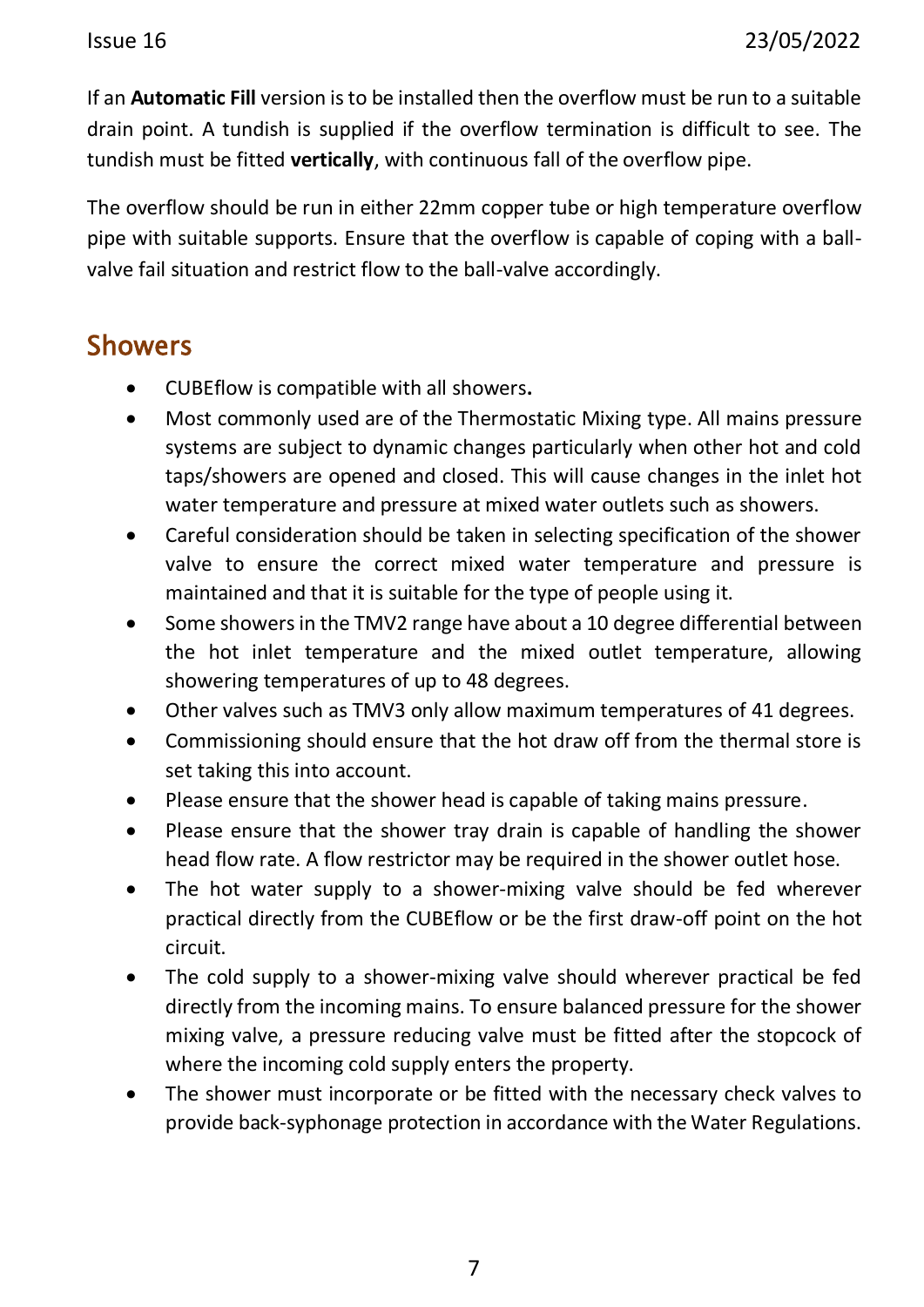### <span id="page-8-0"></span>Coral E: General Schematic

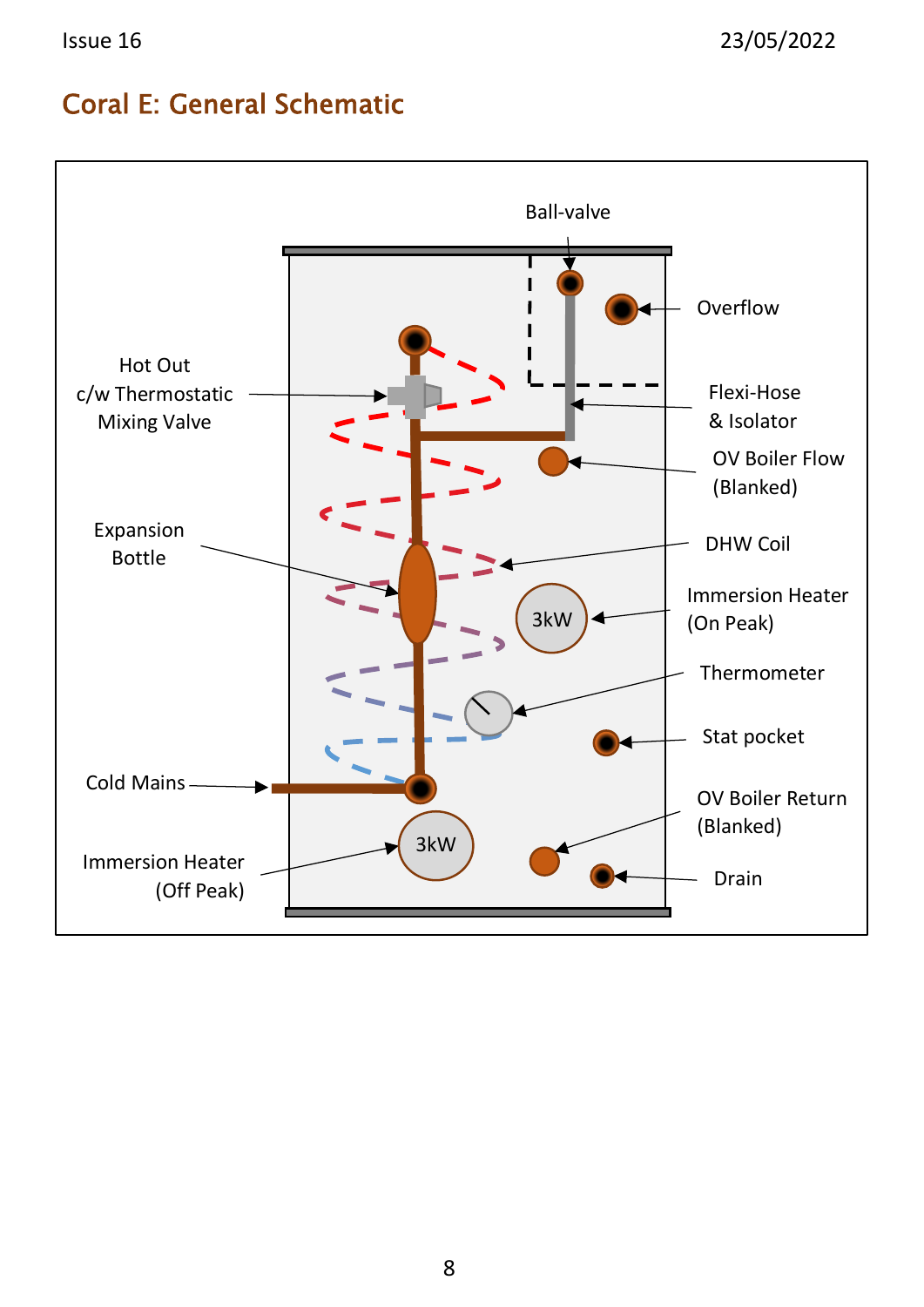# <span id="page-9-0"></span>Coral E: Description & Heights

The Coral E CUBEflow is the electrically heated Thermal Store tank. This unit is suitable for use with off peak electricity tariffs, such as Economy 7 and Economy 10.

The standard brochure sized unit connection heights shown below are taken from the ground (in mm). These heights and the diagrams shown above are indicative of a typical arrangement of connections, including optional extras. **Bespoke options for specific installation are available and will be supplied with a sketch prior to manufacturing of the CUBE***flow* **Thermal Store***.*

| <b>Capacity (Litres)</b>     | 100 | 150  | 210  | 250  | 300  |
|------------------------------|-----|------|------|------|------|
| Depth (mm)                   | 570 | 525  | 570  | 615  | 640  |
| Width (mm)                   | 495 | 495  | 585  | 615  | 640  |
| Height (mm)                  | 865 | 1285 | 1285 | 1285 | 1285 |
| <b>Drain</b>                 | 60  | 60   | 60   | 60   | 60   |
| <b>Off Peak Immersion</b>    | 115 | 115  | 115  | 115  | 115  |
| <b>On Peak Immersion</b>     | 435 | 645  | 645  | 630  | 645  |
| <b>Thermometer</b>           | 265 | 265  | 265  | 265  | 265  |
| <b>Ball-valve</b>            | 800 | 1220 | 1220 | 1195 | 1220 |
| <b>Overflow</b>              | 780 | 1200 | 1200 | 1175 | 1200 |
| Hot Out (Coil)               | 645 | 1065 | 1065 | 1040 | 1065 |
| Cold In (Coil)               | 165 | 300  | 300  | 300  | 300  |
| <b>OV Boiler Flow (BI)</b>   | 500 | 840  | 840  | 815  | 840  |
| <b>OV Boiler Return (BI)</b> | 65  | 65   | 65   | 65   | 65   |
| <b>Stat Pocket</b>           | 180 | 270  | 270  | 270  | 270  |

Allow 100mm clearance on any face of the unit with pipework / connections and allow 225mm between the top of the tank and ceiling to allow access to service the ballvalve if ever required.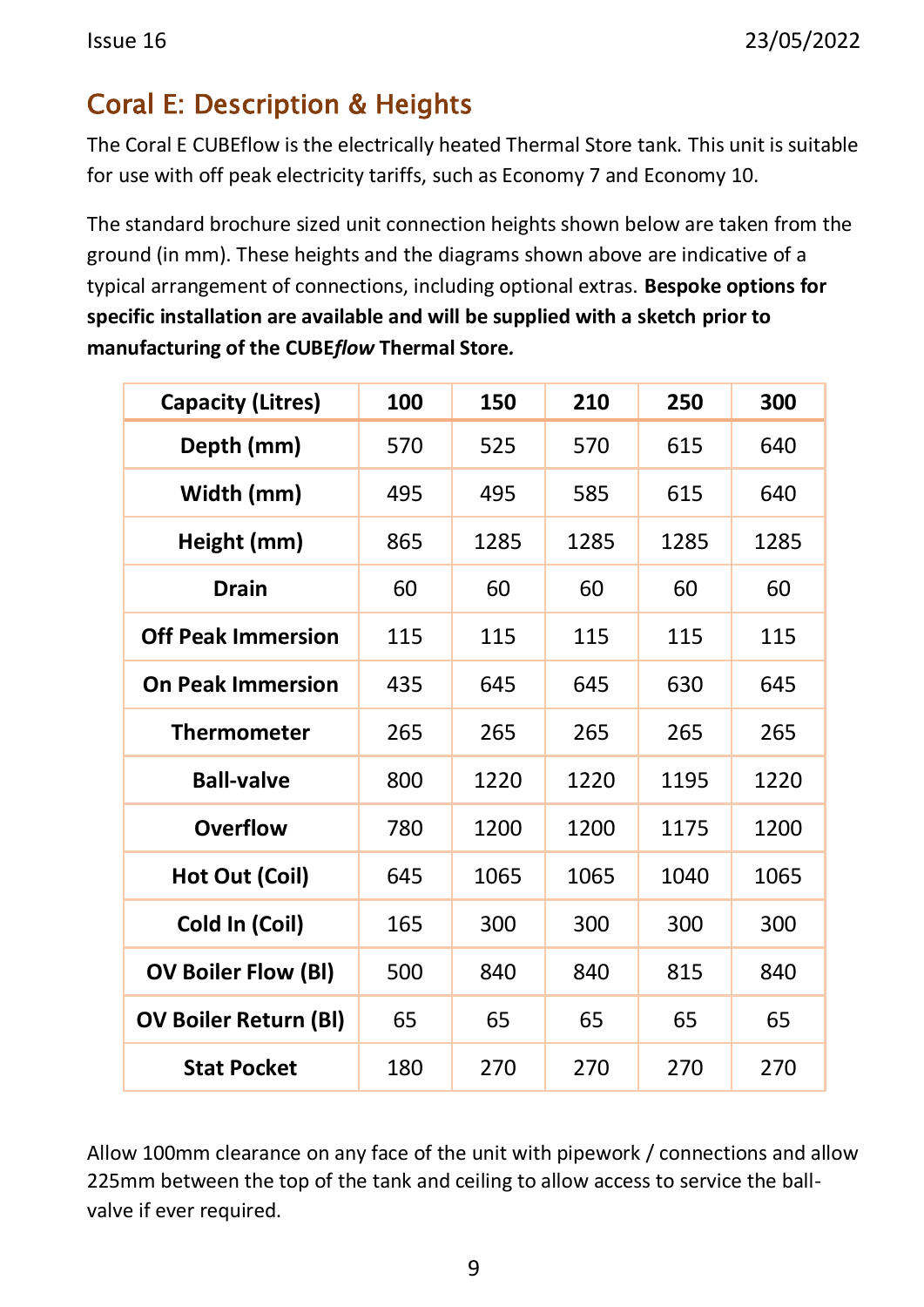### <span id="page-10-0"></span>Coral Si: General Schematic

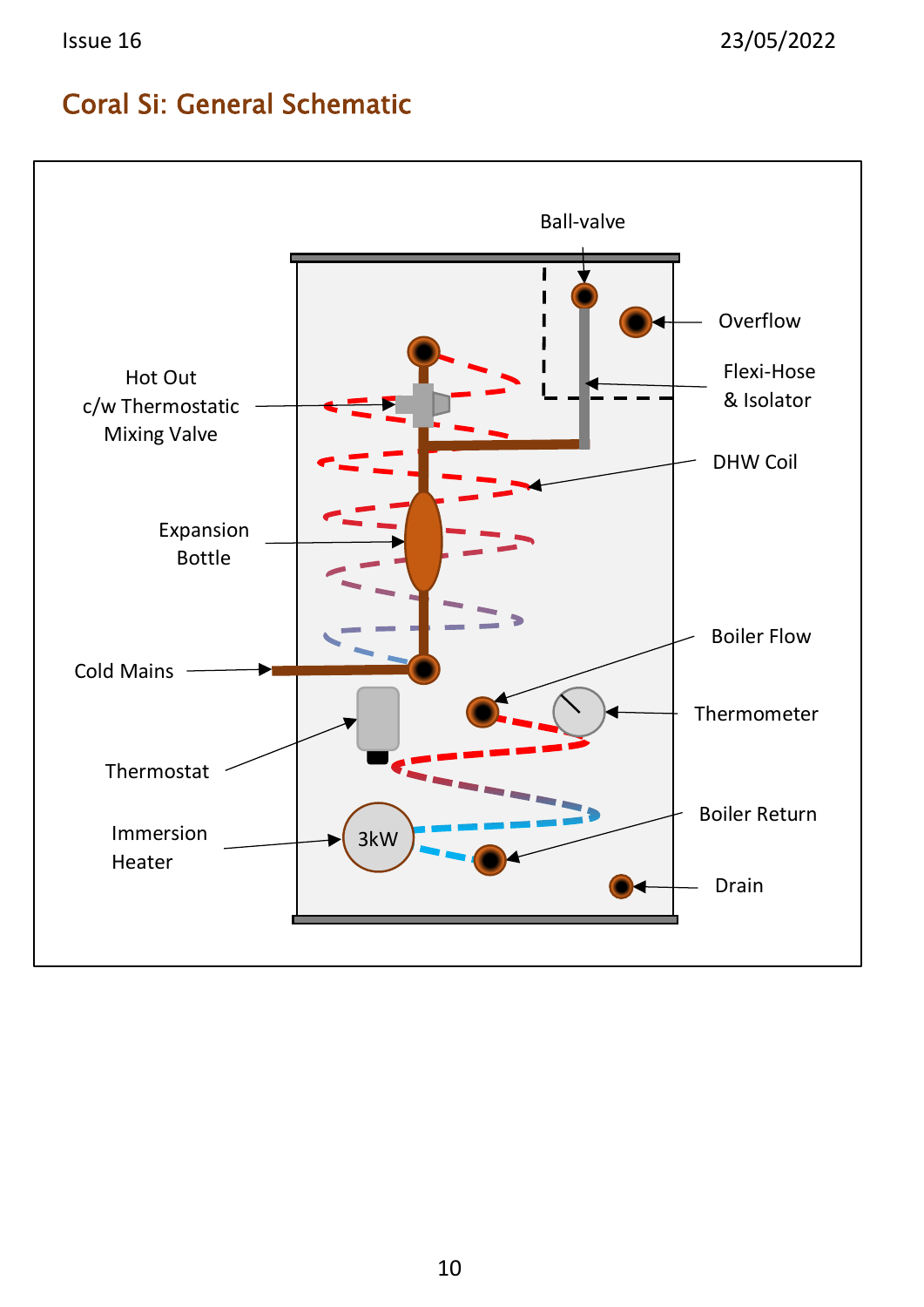# <span id="page-11-0"></span>Coral Si: Description & Heights

The Coral Si CUBEflow is the indirectly (Boiler) heated Thermal Store tank. This unit is suitable for use with different heat sources including Boiler, Solid Fuel and Electric.

The standard brochure sized unit connection heights shown below are taken from the ground (in mm). These heights and the diagrams shown above are indicative of a typical arrangement of connections, including optional extras. **Bespoke options for specific installation are available and will be supplied with a sketch prior to manufacturing of the CUBE***flow* **Thermal Store***.*

| <b>Capacity (Litres)</b> | 150  | 210  | 250  | 300  |
|--------------------------|------|------|------|------|
| Depth (mm)               | 525  | 570  | 615  | 640  |
| Width (mm)               | 495  | 585  | 615  | 640  |
| Height (mm)              | 1285 | 1285 | 1285 | 1285 |
| <b>Drain</b>             | 60   | 60   | 60   | 60   |
| <b>Immersion</b>         | 115  | 115  | 115  | 115  |
| <b>Boiler Flow</b>       | 265  | 265  | 265  | 265  |
| <b>Boiler Return</b>     | 65   | 65   | 65   | 65   |
| <b>Thermostat</b>        | 265  | 265  | 265  | 265  |
| <b>Thermometer</b>       | 265  | 265  | 265  | 265  |
| <b>Ball-valve</b>        | 1220 | 1220 | 1195 | 1220 |
| <b>Overflow</b>          | 1200 | 1200 | 1175 | 1200 |
| Hot Out (Coil)           | 1065 | 1065 | 1040 | 1065 |
| Cold In (Coil)           | 485  | 485  | 460  | 485  |

Allow 100mm clearance on any face of the unit with pipework / connections and allow 225mm between the top of the tank and ceiling to allow access to service the ballvalve if ever required.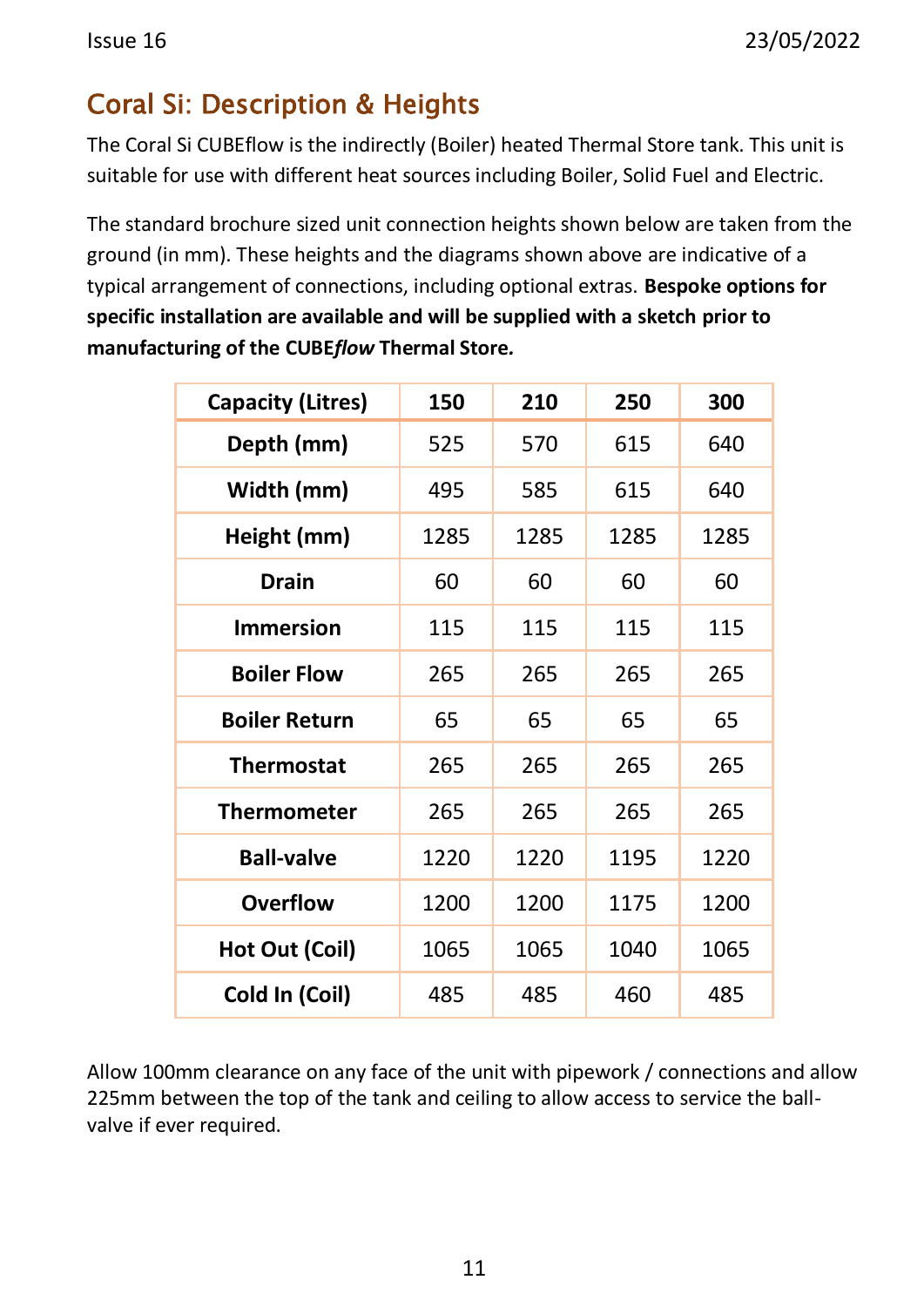## <span id="page-12-0"></span>Technical Data

#### **ERP / Heat Loss Data**

| Capacity (Litres)                   | 100  | 150  | 210  | 250  | 300  |
|-------------------------------------|------|------|------|------|------|
| Insulation Thickness (mm)           | 50   | 50   | 50   | 50   | 50   |
| <b>ERP Class</b>                    | C    | C    | C    | C    | C    |
| <b>Standing Heat Loss (Watts)</b>   | 59   | 68   | 78   | 85   | 94   |
| <b>Standing Heat Loss (kWh/day)</b> | 1.42 | 1.63 | 1.87 | 2.04 | 2.26 |
| Draw Off Profile*                   | м    | м    | L    | L    | L    |
| Annual Energy Consumption (kWh)*    | 1489 | 1974 | 2813 | 3172 | 3374 |
| Annual Energy Consumption (GJ)*     | 5    | 7    | 10   | 11   | 12   |
| dB Rating*                          | 15   | 15   | 15   | 15   | 15   |

\*Coral E only

Thermal Store CUBE*flow*s have been tested in accordance with **EN 50440** (Coral E) or **HWA Thermal Store Specification** (Coral Si). Heat losses should not be directly compared with heat losses from unvented/vented tanks, because unvented/vented tanks are tested at 65°C and thermal stores at 75°C, so they are treated differently in SAP.

#### **Draw Off Profile (L)**

| Capacity | @50°C | @45°C | @40 $^{\circ}$ C |
|----------|-------|-------|------------------|
| 100      | 75    | 95    | 110              |
| 150      | 113   | 143   | 165              |
| 210      | 158   | 200   | 231              |
| 250      | 188   | 238   | 275              |
| 300      | 225   | 285   | 330              |

- Store Temperature 75<sup>o</sup>C
- Incoming Mains 10°C
- Ambient Temperature 20°C
- Tap Flow Rate 12L/min

#### **Selection Chart**

| Capacity<br>(Litres) | Width<br>(mm) | Depth<br>(mm) | Height<br>(mm) | <b>Heat Loss</b><br>(kwh/24hrs) | <b>Property Type</b>                    |
|----------------------|---------------|---------------|----------------|---------------------------------|-----------------------------------------|
| 100                  | 570           | 495           | 865            | 1.42                            | 1 Bed with shower                       |
| 150                  | 570           | 495           | 1285           | 1.63                            | $1 - 2$ Bed, bathroom/en suite shower   |
| 210                  | 570           | 585           | 1285           | 1.87                            | $2 - 3$ Bed, bathroom & en suite shower |
| 250                  | 600           | 600           | 1260           | 2.04                            | 3 - 4 Bed, bathroom & en suite shower   |
| 300                  | 640           | 640           | 1285           | 2.26                            | 3 - 4 Bed, 2 bathrooms & en suite       |
|                      |               |               |                |                                 | shower                                  |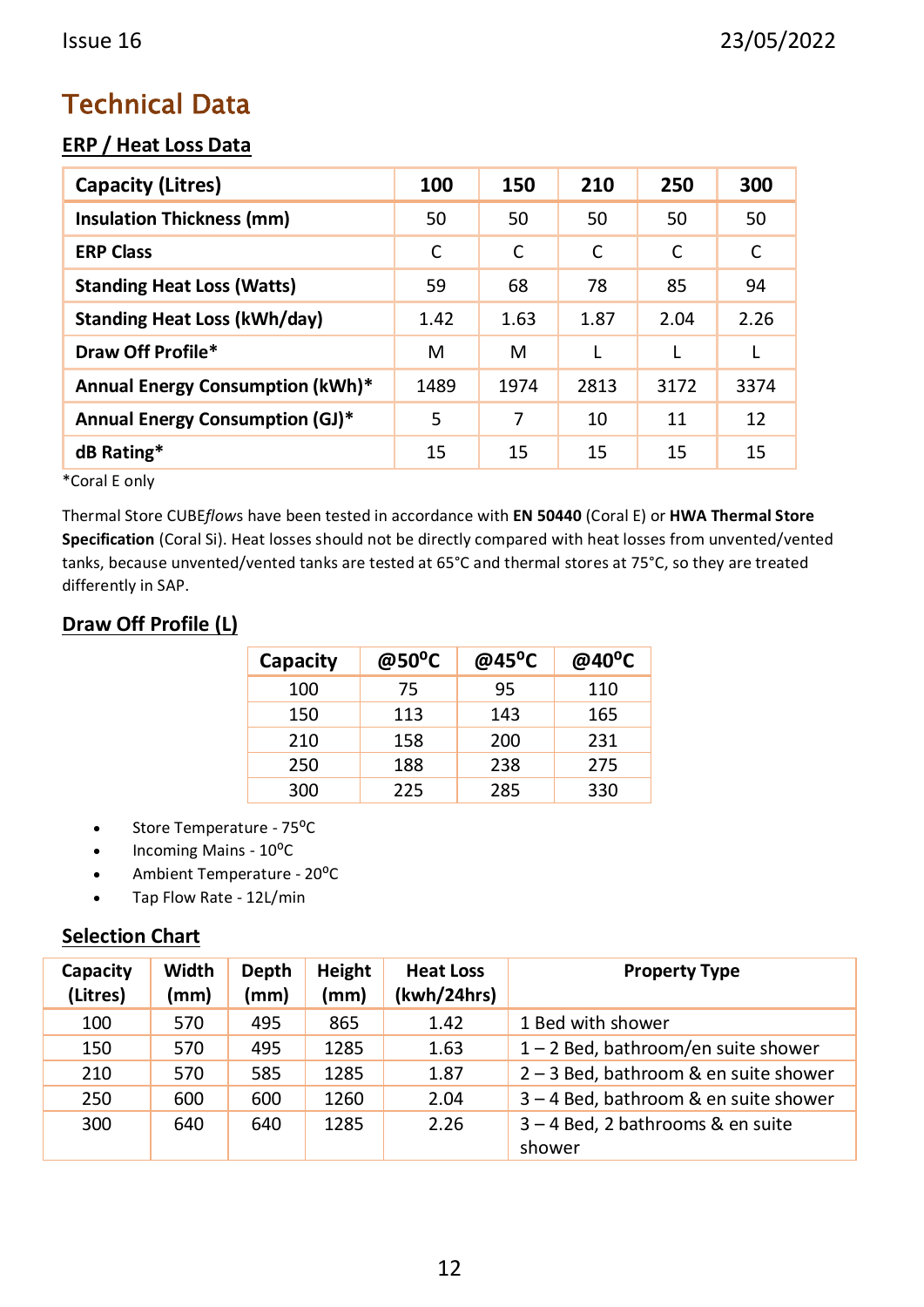## <span id="page-13-0"></span>CUBEflow Thermal Store with External PHE: Description

An External Plate Heat Exchanger (PHE) can be fitted to a CUBEflow in replacement of the internal High Efficiency Coil. This is an ideal solution in areas with hard water or limescale, and is easier to clean or replace the PHE as required.

The cold mains is fed through the Secondary side of the PHE, whilst the primary water in the thermal store, is pumped through the Primary side. A flow switch on the Secondary pipework, when activated by a hot outlet being opened, will activate the Charging Pump to circulate the store's water round the PHE, allowing for instantaneously heated water. Both the Pump and Switch are linked through a Wiring Centre, installed on the side of the tank.



### <span id="page-13-1"></span>CUBEflow Thermal Store with External PHE: Wiring Diagram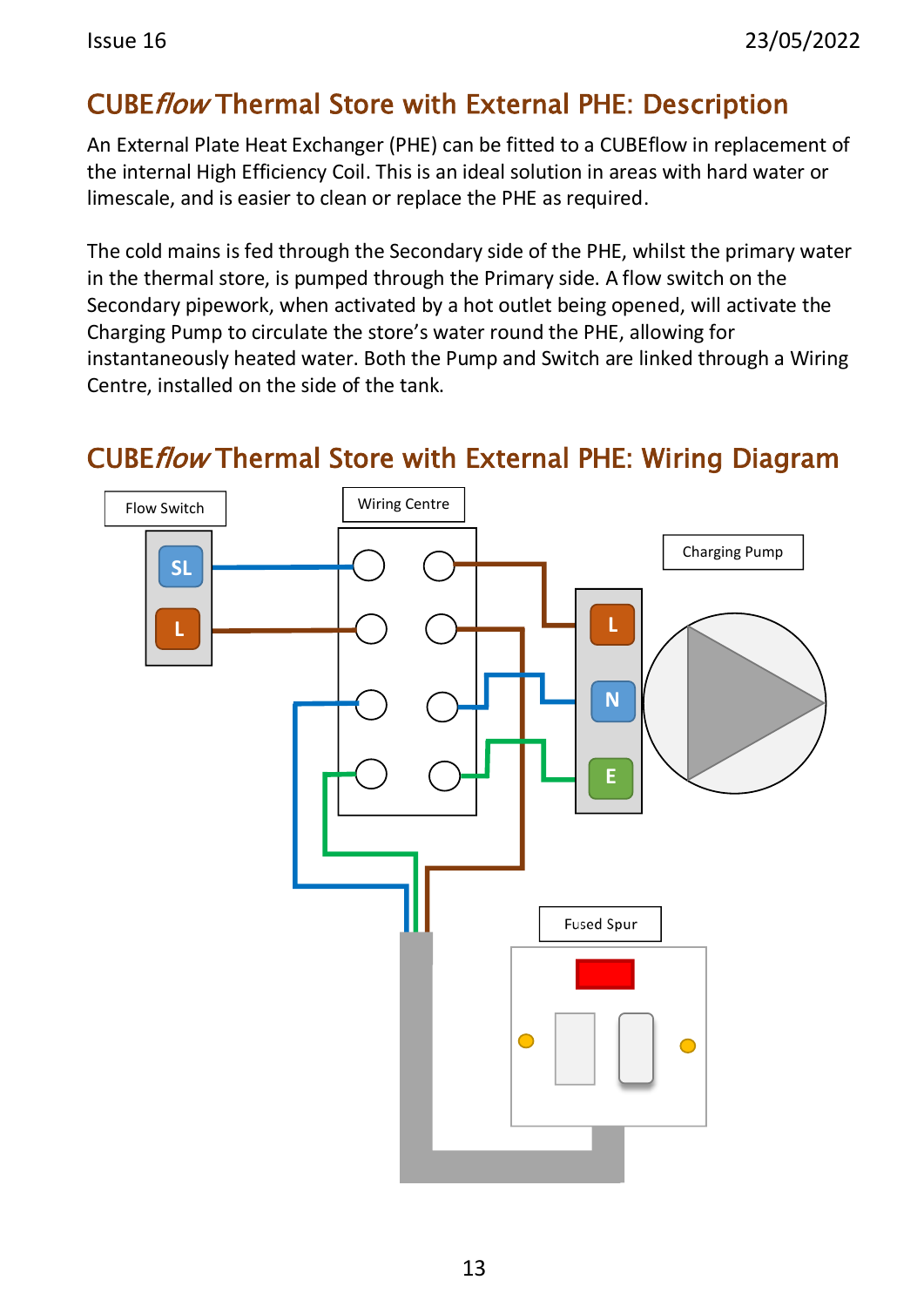# <span id="page-14-0"></span>CUBEflow Thermal Store with External PHE: General **Schematic**

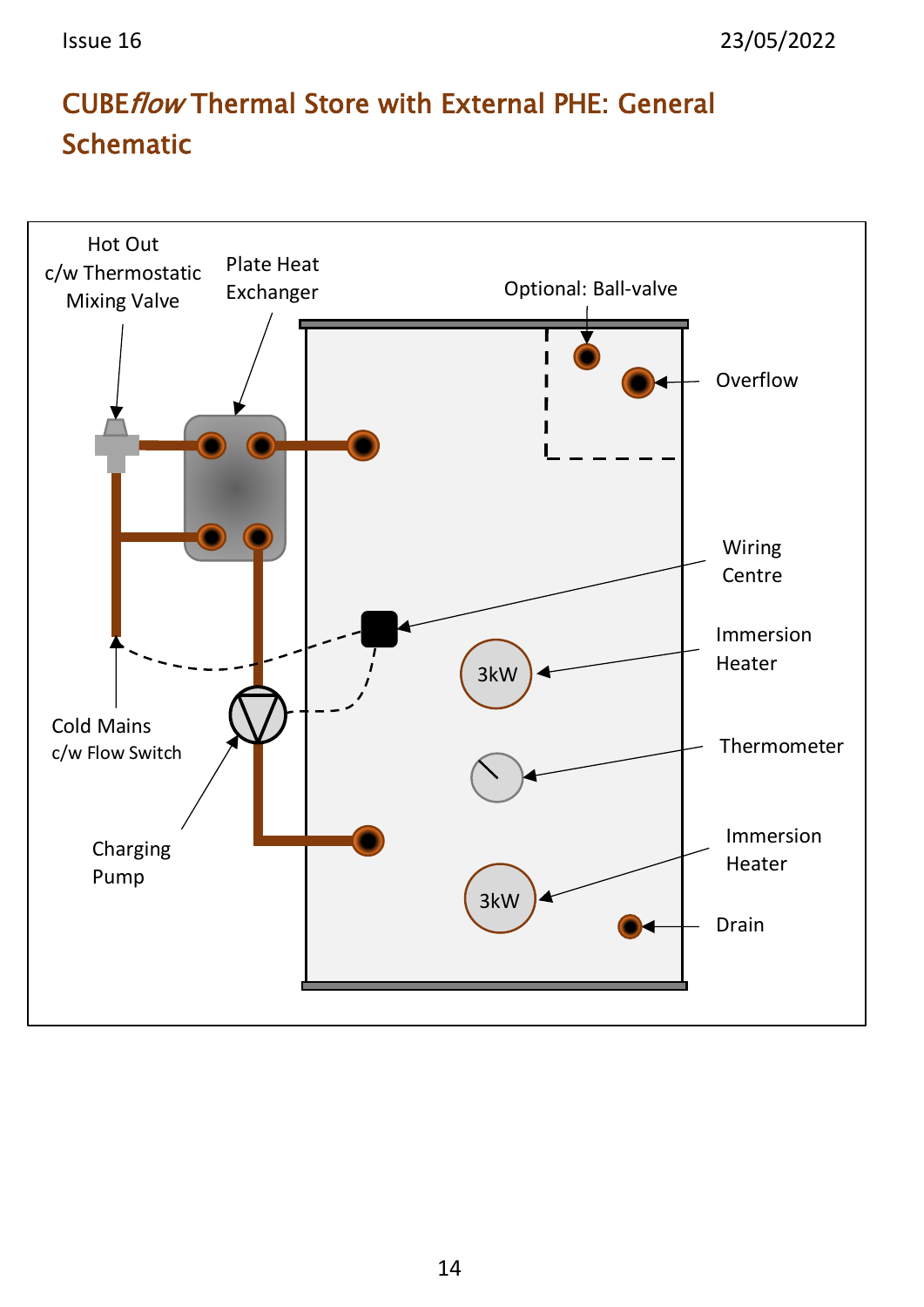<span id="page-15-0"></span>

#### Issue 16 23/05/2022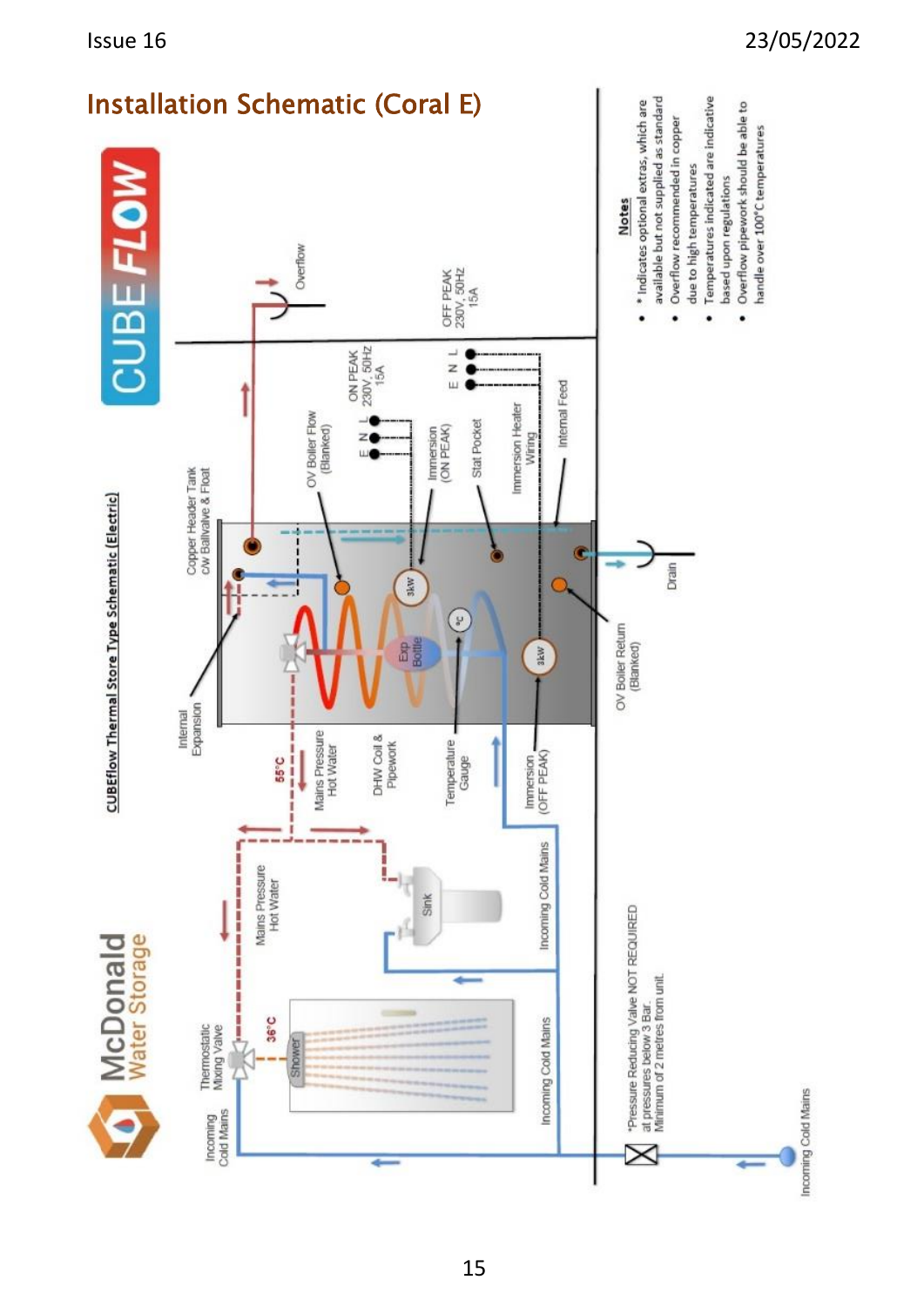<span id="page-16-0"></span>

Issue 16 23/05/2022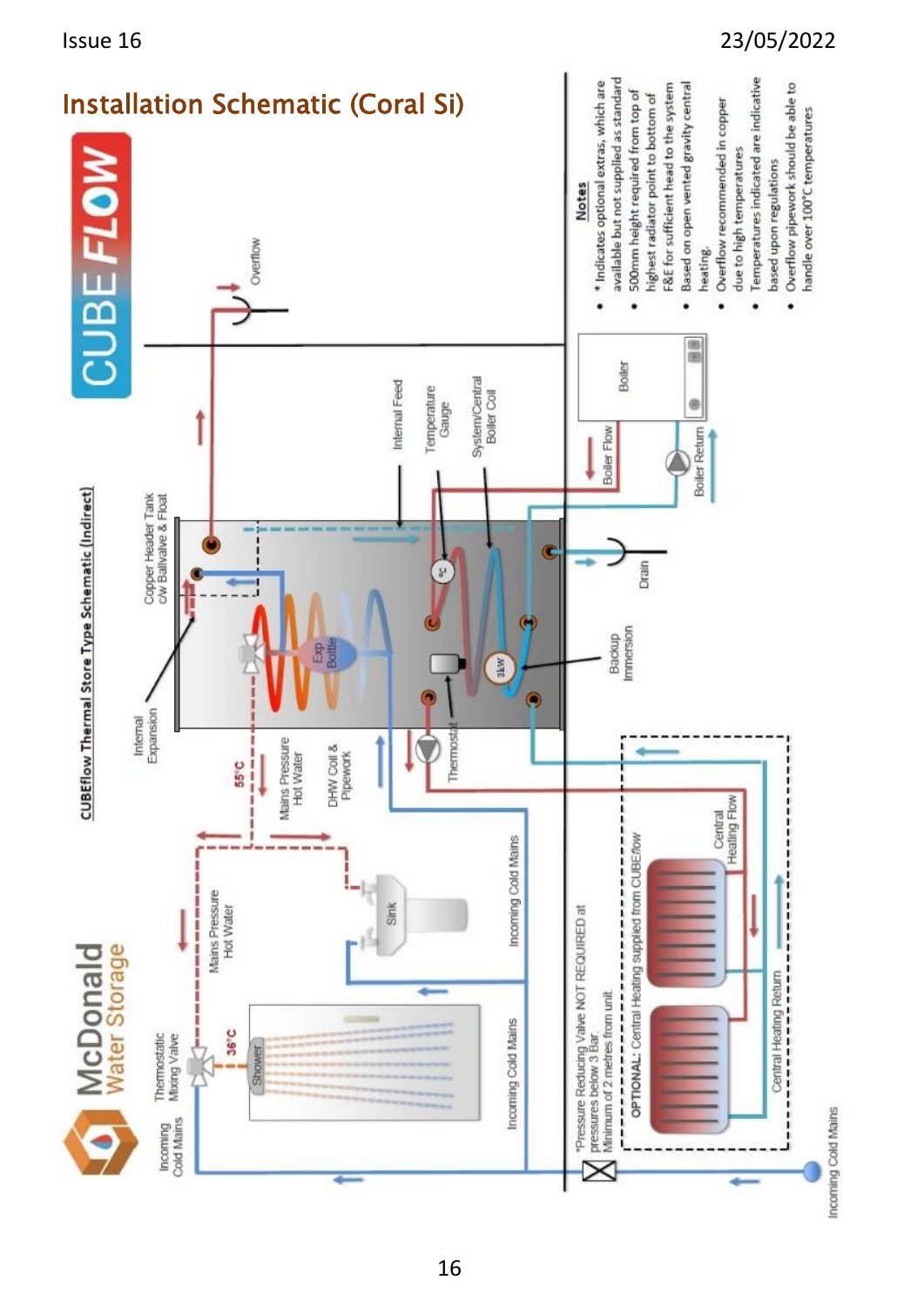## <span id="page-17-0"></span>Commissioning

The below is a recommended guide of actions and checks that should be undertaken during commissioning:-

**DO**

- ✓ **During commissioning, complete all relevant sections of the Commissioning Checklist (Page 22-24). This must be completed during commissioning and left with product to meet the Warranty conditions.**
- $\checkmark$  Check the incoming mains water pressure. If the incoming mains pressure is higher than **3.0 Bar**, fit a Pressure Reducing Valve set at 3.0 Bar maximum – recommended **2.1 Bar** where the cold supply enters the property as this will create balanced pressure throughout.
- $\checkmark$  Ensure that connections are fitted in accordance with the sketch supplied
- $\checkmark$  Ensure the drain is connected to allow draining of the unit if required. If a draincock is fitted, we recommend a DZR fitting.
- $\checkmark$  Fit the Overflow with Copper piping or high temperature plastic to the thermal store system where required.
- $\blacktriangledown$  Allow 100mm clearance on any face of the unit with pipework / connections and allow 225mm between the top of the tank and ceiling to allow access to service the ball-valve if ever required.
- ✓ Check that all pipework connections on the CUBE*flow* are tight with pipes fully inserted following transit and handling.
- ✓ Fill the CUBE*flow* via the ball-valve in Feed & Expansion Tank
- $\checkmark$  Ensure the system is inhibited correctly see page 5.
- $\checkmark$  Check the water level in the Feed & Expansion Tank and adjust ball-valve so water is at lowest level (Note: Avoid any sharp edges whilst adjusting ball-valve)
- ✓ On the **Automatic Fill** version, turn down servicing valve once system is initially filled to where the warning/overflow pipe will cope with the discharge from a ballvalve failure.
- ✓ On the **Manual Fill** version, once the unit is filled through the pipework, close off the isolation valve, disconnect the flexible hose from the pipework and cap the pipe to avoid any dead legs.
- $\checkmark$  Check for leaks throughout the thermal storage system.
- $\checkmark$  Run all taps and other hot outlets to remove all air from the system.
- Ensure the store temperature is set to circa 75 $^{\circ}$ C on the store temperature gauge. This can be increased but consideration should be made for the temperature and pressure rise, caused by "creeping", where small draw offs are present.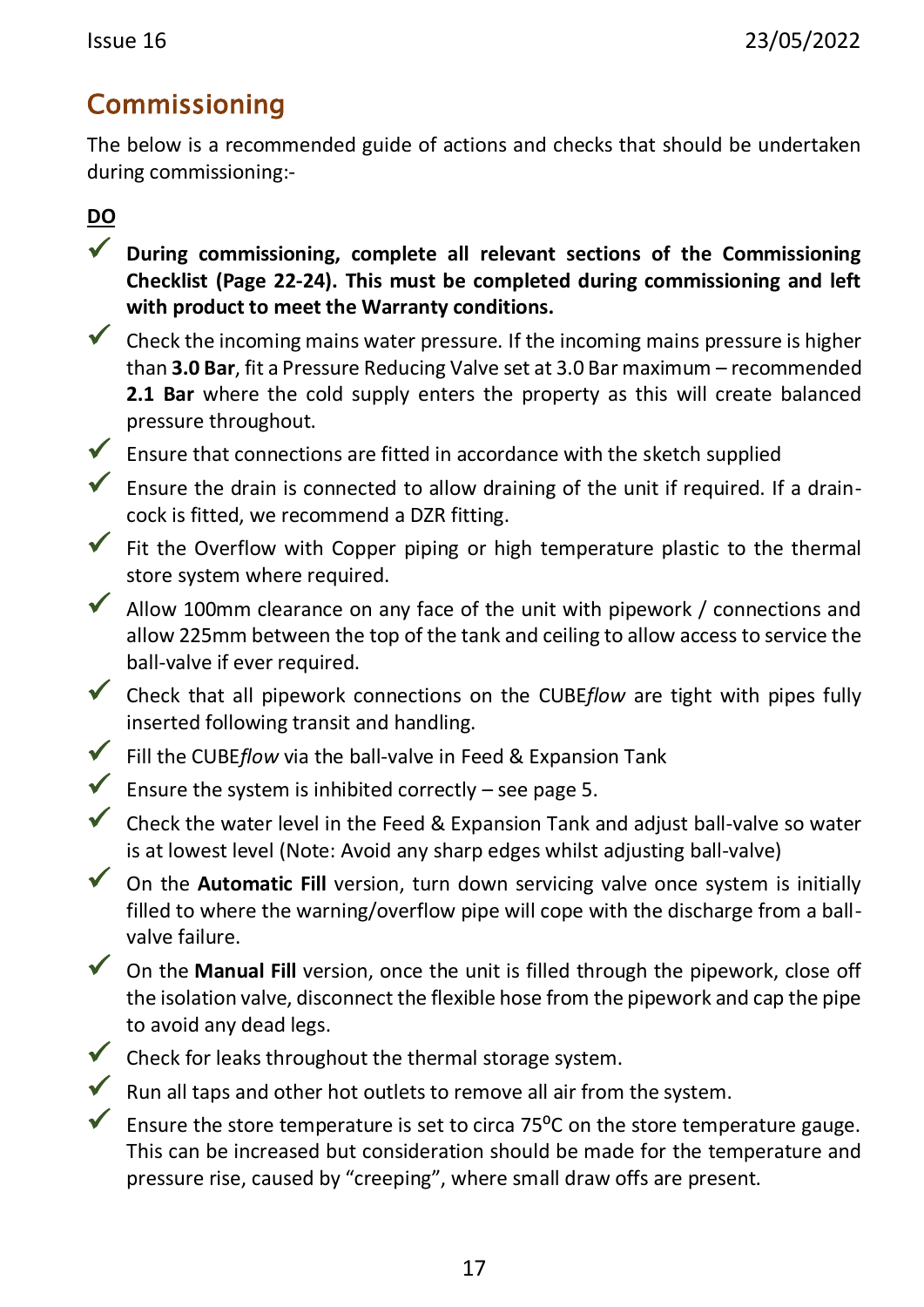- Electric only Immersion Heaters should be set at  $70^{\circ}$ C to meet users' hot water requirements, and temperature confirmed on the thermometer 70 - 75°C.
- $\checkmark$  Domestic Boilers Set the boiler pump to its highest setting. Set the Boiler Thermostat and also the CUBEflow thermostat to maximum. Fire the boiler on HOT WATER ONLY setting and wait until the boiler goes off. Turn the cylinder thermostat down slowly till it clicks off, then turn it down by approximately 2<sup>o</sup>C. This should mean that the CUBEflow thermostat controls the system. This can be checked by running off some of the hot water, re-firing the boiler and checking that the CUBEflow thermostat is in control.
- ✓ Central Plant Boilers Where the Coral Si CUBE*flow* utilises a central plant boiler, the probe thermostat should be set at  $65^{\circ}$ C, ensuring the central plant boiler is able to achieve the set point. Ensure the 2-port valve switches off when the set point is reached and back on as the unit cools. The setting can be increased if required to suit the hot water usage and application, but ensure the 2-port valve continues to operate correctly at the higher temperature.
- ✓ Temperature Controls must be fitted to ensure safe temperature of Thermal Store
- ✓ Ensure sufficient clearance for External Plate Heat Exchanger & Pipework, if applicable.
- ✓ On installs where central heating is run from the Coral Si CUBE*flow*, ensure that 500mm height difference is in place between the highest point of the radiator circuit and the bottom of the Feed & Expansion Tank.
- ✓ Ensure that all exposed pipework on the CUBE*flow* is insulated to minimise any heat losses.
- ✓ Ensure the Thermostatic Mixing Valve is adjusted to control the hot water outlet temperature between 50 - 55°C (take shower differential into consideration).
- $\checkmark$  Check the boiler pump setting is set as high as possible without emitting excessive noise to prevent a boiler temperature differential of greater than 11°C.
- ✓ If required, chlorinate the hot and cold water system in accordance with **BS 6700** and Water Regulations. Please note that the whole of the domestic hot and cold water systems must be adequately flushed after chlorination. Failure to do so will cause damage to the exchangers/immersion heaters etc.

#### **DON'T**

- **x** Use a combined feed and vent.
- Place any clothing or other combustible materials against or on the CUBE*flow.*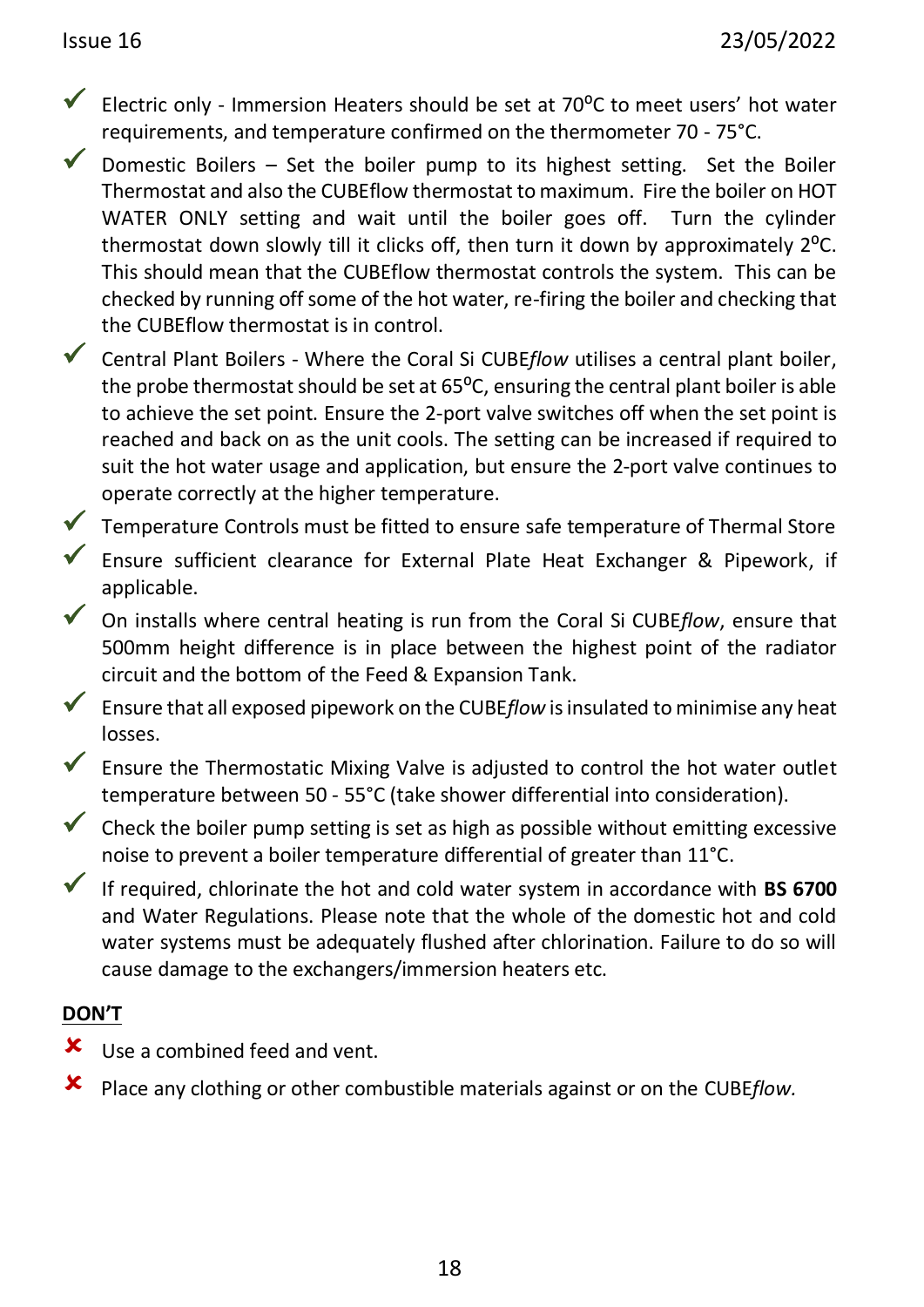## <span id="page-19-0"></span>Troubleshooting

Below contains a troubleshooting and solution guide to the thermal store system. If this table does not resolve your problem, please contact either your installer or phone McDonald Water Storage Technical Team for further advice.

| <b>SYMPTOM</b>                                                                            | <b>SOLUTION</b>                                                                                                                                                                                                                                                                                                                                                                                                                                                                                                                                                                                                                                                                                                                                                                                                                                                                                                                                                                                                                                                                                                                                                                                                                                                                                                                                                                                                                                                                 |  |  |
|-------------------------------------------------------------------------------------------|---------------------------------------------------------------------------------------------------------------------------------------------------------------------------------------------------------------------------------------------------------------------------------------------------------------------------------------------------------------------------------------------------------------------------------------------------------------------------------------------------------------------------------------------------------------------------------------------------------------------------------------------------------------------------------------------------------------------------------------------------------------------------------------------------------------------------------------------------------------------------------------------------------------------------------------------------------------------------------------------------------------------------------------------------------------------------------------------------------------------------------------------------------------------------------------------------------------------------------------------------------------------------------------------------------------------------------------------------------------------------------------------------------------------------------------------------------------------------------|--|--|
| The water at the tap<br>is lukewarm or cold.                                              | The thermal store is designed to work best when the store<br>temperature is at or approaching 70°C - 75°C (Central Boiler plants<br>may need to operate at lower temperatures circa 65°C). While the<br>thermal store can provide hot water at lower temperature storage,<br>the available flow rates and volume will be reduced. Check the<br>thermometer is showing the store temperature is at or approaching<br>70°C - 75°C. If this is not the case;<br>On the Coral Si model, ensure that the boiler is firing, that the<br>1)<br>control thermostat is set at 70 <sup>o</sup> C and allow sufficient time for the<br>store to reach working temperature.<br>Where the Coral Si utilises a central plant boiler, the probe<br>2)<br>thermostat should be set at 65°C, ensuring the central plant<br>boiler is able to achieve the set point. Ensure the 2-port valve<br>switches off when the set point is reached and back on as the<br>unit cools. The setting can be increased if required to suit the<br>hot water usage and application but ensure the 2-port valve<br>continues to operate correctly at the higher temperature. Allow<br>sufficient time for the store to reach working temperature.<br>On the Coral E model, a qualified electrician should check that<br>3)<br>the immersion heater is working, the control thermostat is set at<br>70°C, the safety cut-out has not tripped, and receiving the<br>correct supply at the correct time (off-peak). |  |  |
|                                                                                           | If the store is at or approaching 70°C - 75°C (Central Boiler plants<br>1)<br>may need to operate at lower temperatures circa 65°C), check<br>that the Thermostatic Mixing Valve is correctly set.<br>The<br>maximum temperature of water from the Mixing Valve should<br>be about 55°C.                                                                                                                                                                                                                                                                                                                                                                                                                                                                                                                                                                                                                                                                                                                                                                                                                                                                                                                                                                                                                                                                                                                                                                                        |  |  |
| The thermal store is<br>at 70°C and the<br>water at the taps is<br>still lukewarm or cold | 2)<br>If the valve is correctly set, check that the flow rate at any outlet<br>(e.g. bath tap) does not exceed 18 Litres per minute. If the flow<br>rate is too high then sufficient heat transfer inside the CUBEflow<br>may not be occurring.<br>Turn the flow through the tap down or fit a suitable flow<br>restrictor and the temperature will increase.                                                                                                                                                                                                                                                                                                                                                                                                                                                                                                                                                                                                                                                                                                                                                                                                                                                                                                                                                                                                                                                                                                                   |  |  |
|                                                                                           | 3)<br>If Stage 1 and 2 has not resolved the problem a competent<br>installer should check the mixing valve for blockages within the<br>internal filter of the mixing valve.                                                                                                                                                                                                                                                                                                                                                                                                                                                                                                                                                                                                                                                                                                                                                                                                                                                                                                                                                                                                                                                                                                                                                                                                                                                                                                     |  |  |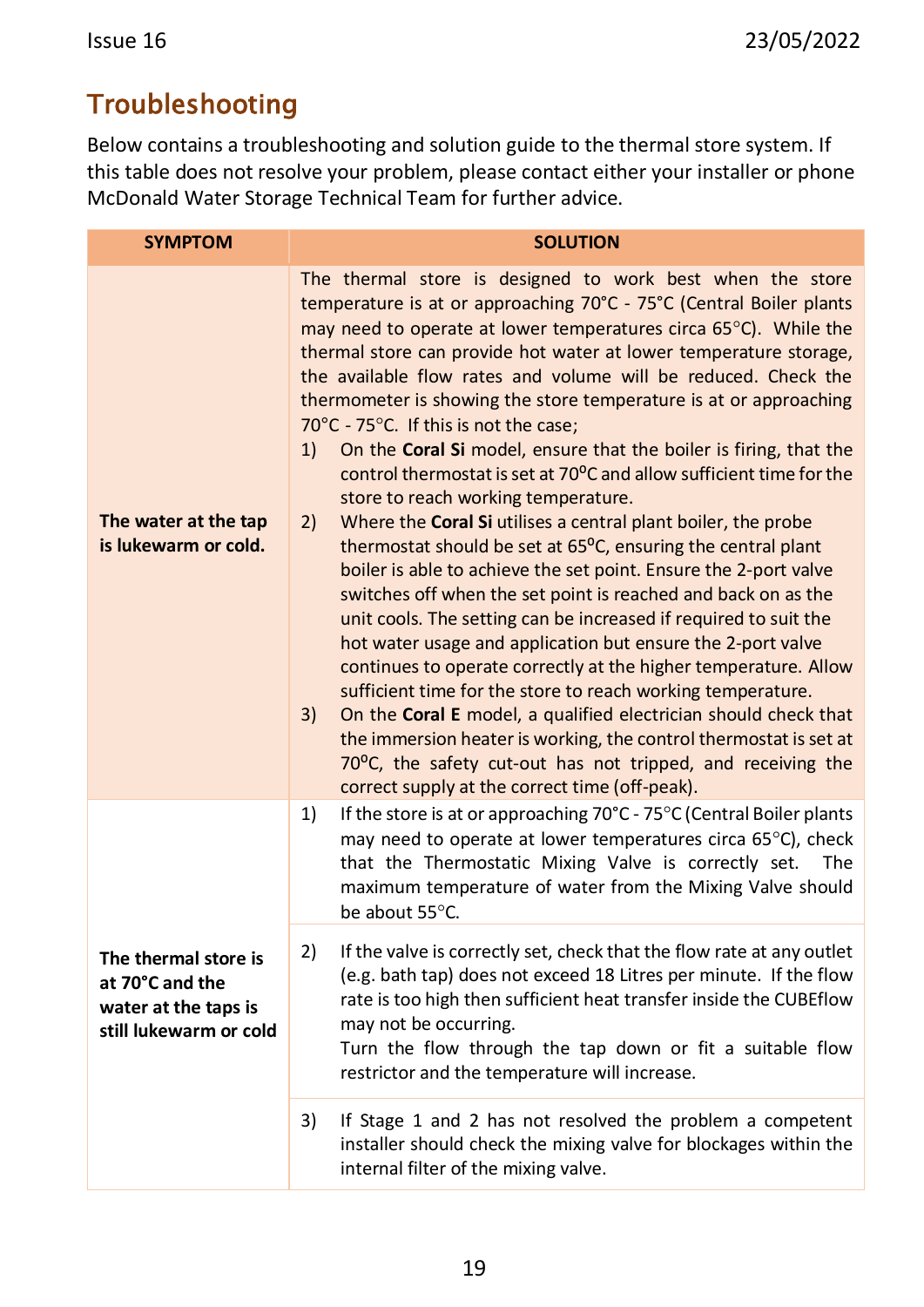| Not enough hot<br>water and less than<br>70°C on the<br>thermometer.        | Check the heat sources and their input in (kW) to the store as this will<br>be lower than the kW output which will result in the store not<br>producing enough heat for the exchanger to provide heated mains<br>pressure water.                                                               |                                                                                                                                                                                                                                                                                              |  |
|-----------------------------------------------------------------------------|------------------------------------------------------------------------------------------------------------------------------------------------------------------------------------------------------------------------------------------------------------------------------------------------|----------------------------------------------------------------------------------------------------------------------------------------------------------------------------------------------------------------------------------------------------------------------------------------------|--|
| There is a brownish<br>tint to the mains<br>pressure hot water.             | This could be a symptom with the heat exchanger coil leaking inside<br>the thermal store. An installer should have this tested. If this is the<br>case, pay attention to the Feed & Expansion Tank as the pressure<br>within the store will increase causing the tank to overflow continually. |                                                                                                                                                                                                                                                                                              |  |
|                                                                             | 1)                                                                                                                                                                                                                                                                                             | If an inhibitor has been installed, check with the installer that it<br>has been installed at the correct proportion and checked at<br>appropriate frequencies.                                                                                                                              |  |
| <b>CUBEflow is set at</b>                                                   | 2)                                                                                                                                                                                                                                                                                             | The in-line strainer in the cold mains supply to the unit may be<br>choked and require cleaning.                                                                                                                                                                                             |  |
| 70°C but the mains<br>pressure<br>temperature drops<br>quickly when running | 3)                                                                                                                                                                                                                                                                                             | <b>Carefully</b> check the hot water temperature flow into the mixing<br>valve. If it is very hot, it may be that the valve needs to be<br>checked / replaced. A competent installer should check the<br>mixing valve for blockages within the internal filter.                              |  |
| a tap (e.g. bath)                                                           | 4)                                                                                                                                                                                                                                                                                             | If the DHW Coil is giving an initial heat transfer and then fading,<br>this could be a sign of scale build up inside the Heat Exchanger<br>Coil, especially if in a known hard water area. A competent<br>installer would need to descale the DHW coil and check/fit<br>descaling equipment. |  |

## <span id="page-20-0"></span>**Warranty**

**McDonald Water Storage guarantee the CUBE***flow* **shell against material defect or manufacturing fault for a period of 5 years from the date of delivery. Components are guaranteed for 2 years.**

**The above product guarantee is valid provided:**

- It has been installed by a competent installer in accordance with the instructions detailed in our installation manual and all relevant Codes of Practice and Regulations in force at the time of installation.
- No factory fitted parts have been removed for unauthorised repair or replacement and the product has not been modified – other than by McDonald Water Storage.
- Any replacement parts should be purchased from McDonald Water Storage.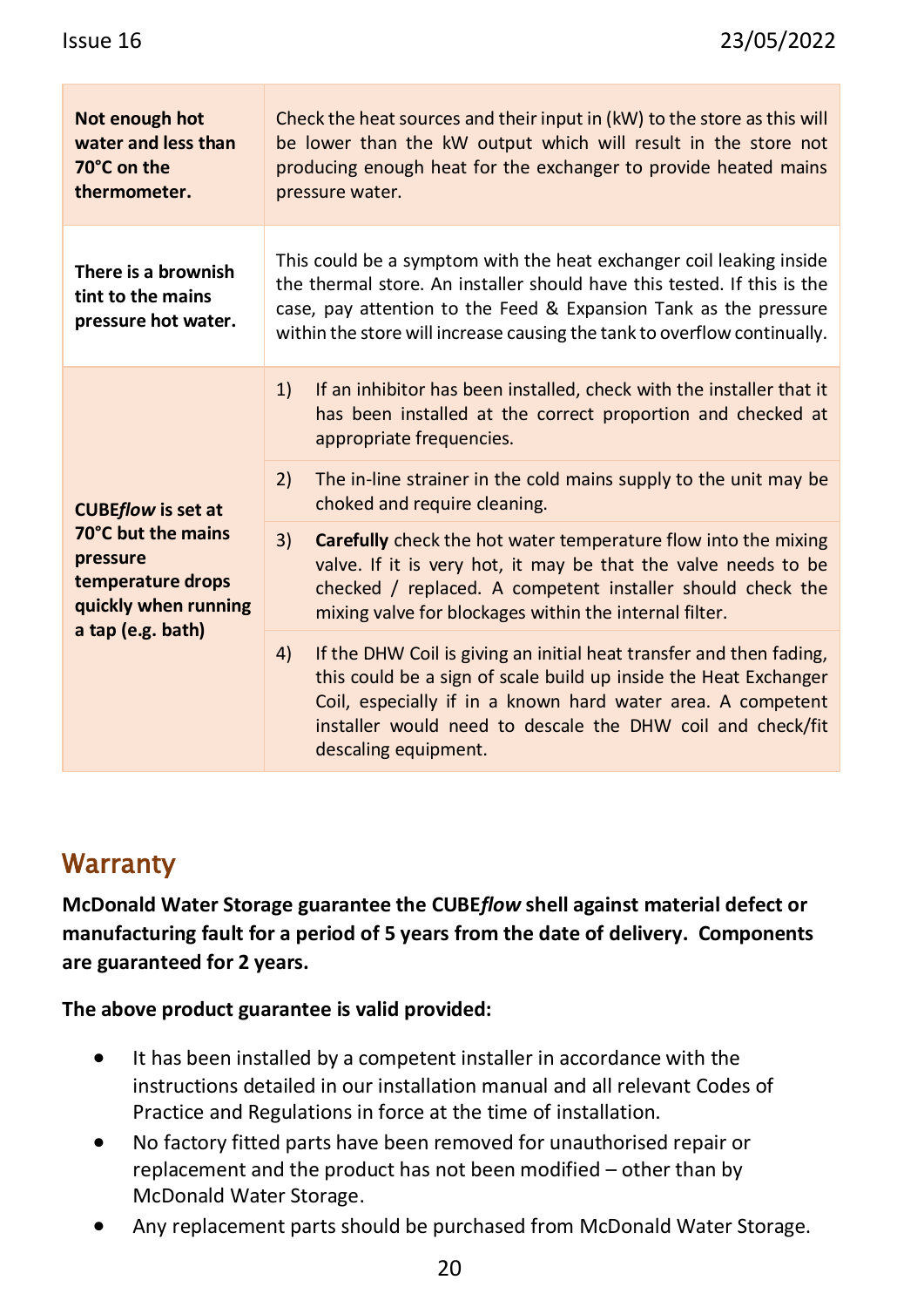The hot water store has only been used for the storage of potable water supplied from the public mains (Max – 200mg/litre chloride). And treated as detailed in the installation instructions.

• The water quality shall be in accordance with **European Council Directive 98/93 EC**, or revised version at the date of installation, and is not fed with water from a private supply. Particular:<br>Chlaside septent:

| Chloride content:              | Max. 200mg/l            |
|--------------------------------|-------------------------|
| Sulphate content:              | Max. 200mg/l            |
| Combination chloride/sulphate: | Max. 300mg/l (in total) |

- It has not been subject to wrong or improper use, left uncared for, or subjected to scale or frost damage.
- In accordance with the **Building Regulations L1A: New Dwellings**/ **L1B: Existing Dwellings**, the requirements set out in the **Domestic Building Services Compliance Guide** specify that "where the mains water hardness exceeds 200ppm provision should be made to treat the feed water to water heaters and the hot water circuit of combination boilers to reduce the rate of accumulation of lime scale".
- Where appropriate the unit has been serviced annually by a competent, licenced engineer in accordance with the requirement set out in the installation manual.
- The Commission Checklist Service Record included in our manual has been completed and updated after each annual service where required.
- Any disinfection has been carried out strictly in accordance with **BS 6700**.
- For heavy use installation where constant usage / reheat is required titanium immersion heaters should be fitted.
- Please note, defects caused by corrosion or scale deposits are not covered by any guarantee.
- Without prejudice to any other term, we shall not be liable for any water damage caused directly or indirectly as a result of any leak or other defect in the goods. We cannot control the conditions of use of the goods or the time or manner or location in which they will be installed and the purchaser agrees to be fully responsible for testing and checking all works which include the goods at all relevant times (up to, including and after commissioning) and for taking all necessary steps to identify any leaks and prevent any damage being caused thereby.

Please see our full Terms & Conditions on our website: <https://www.mcdonaldwaterstorage.com/>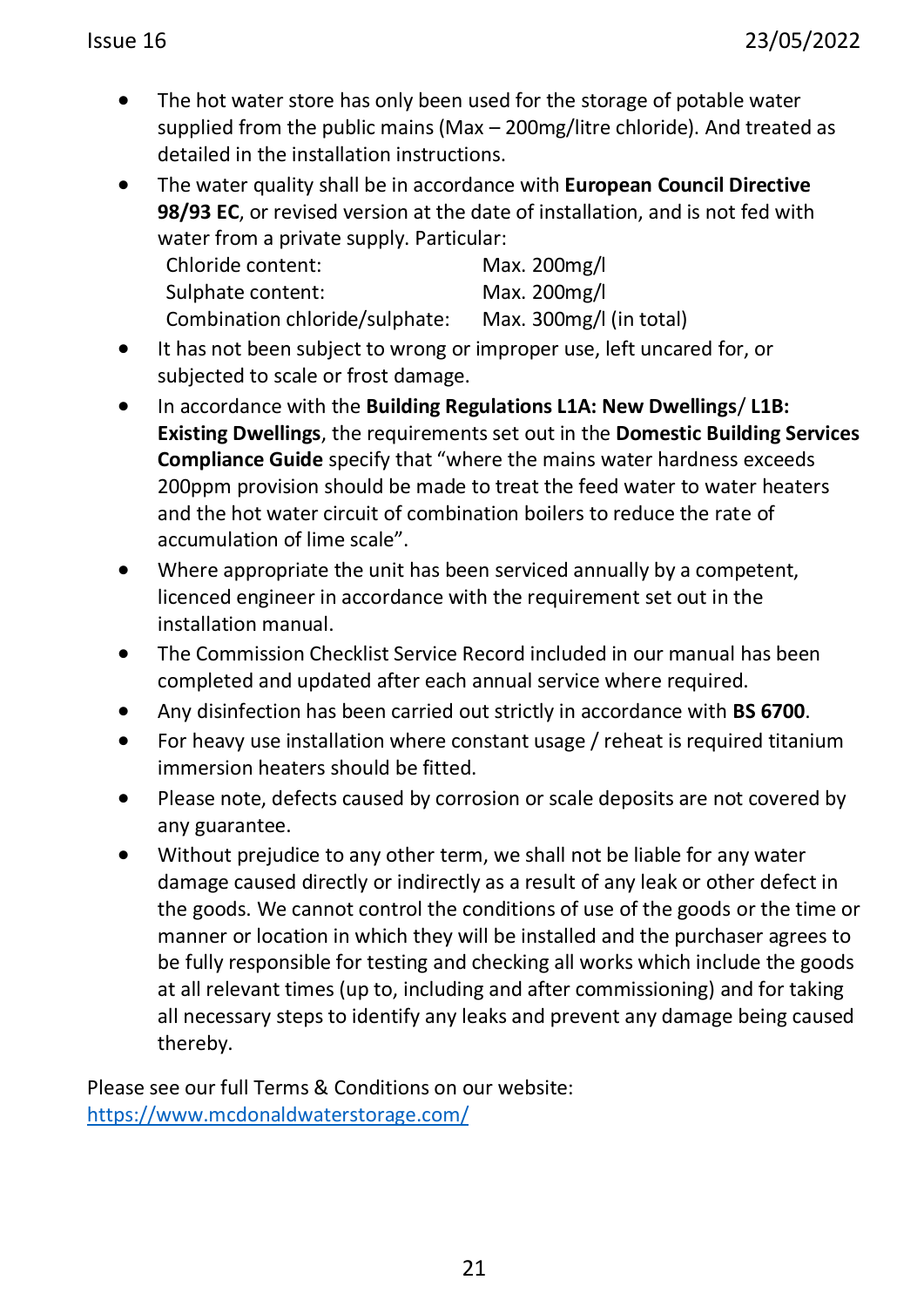# <span id="page-22-0"></span>Ancillary Descriptions

The following spare parts are available to purchase from the Website, with additional information provided.

Follow the link below;

<https://www.mcdonaldwaterstorage.com/store/spares>

or phone the office on (**01592) 611123**.

| Low Watts Density<br><b>Immersion Heaters</b><br>(WIHLWD)        | 3kW Electric Heating Element for Hot<br>Water Cylinder                                           |  |
|------------------------------------------------------------------|--------------------------------------------------------------------------------------------------|--|
| <b>Cylinder Thermostat</b><br>(WTCT)                             | THERMflow Thermostat (0 - 90°C)                                                                  |  |
| Thermostatic<br><b>Mixing Valve</b><br>(WTTMV/<br><b>WTTMVS)</b> | Adjustable Valve top blend hot and<br>cold water feeds.                                          |  |
| Thermometer<br>(WTHERM)                                          | 2" Dial Thermometer with back entry<br>probe                                                     |  |
| <b>Thermal Store</b><br>Pump<br>(WTP)                            | Primary Heating System Circulation<br>Pump                                                       |  |
| <b>THERMflow</b><br>Programmer<br>(WTPROG)                       | Programmer for Heating and Hot<br>Water cycles, with Service Internal<br>Timer                   |  |
| <b>Pressure Reducing</b><br>Valve<br>(WUVPRC)                    | Designed to regulate the incoming<br>mains pressure to a fixed 1.5 Bar<br>pressure               |  |
| Plate Heat<br>Exchanger<br>(WTPHE)                               | Externally exchanges heat with flow<br>+ return to the store, and flow +<br>return to the boiler |  |
| <b>Expansion Vessels</b><br>(WU2EV)                              | Optional expansion vessel to absorb<br>secondary<br>excess<br>pressure<br>in<br>pipework         |  |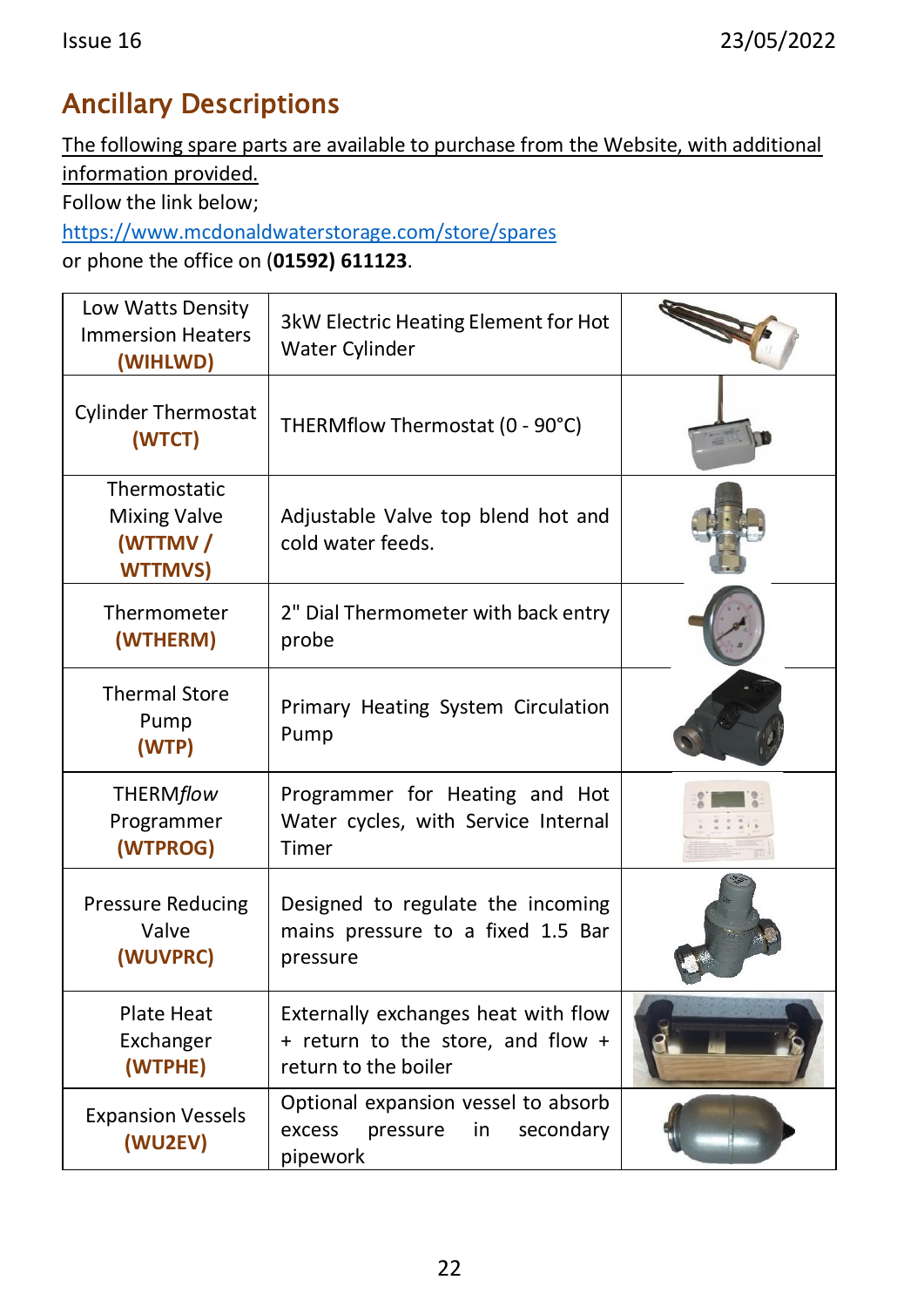| <b>Ballvalve</b><br>(WP15BVJ)  | Valve to control water flow<br>to<br>Header tank (Float required) |  |
|--------------------------------|-------------------------------------------------------------------|--|
| <b>Plastic Float</b><br>(WPF4) | <b>Plastic Floats for Ballvalves</b>                              |  |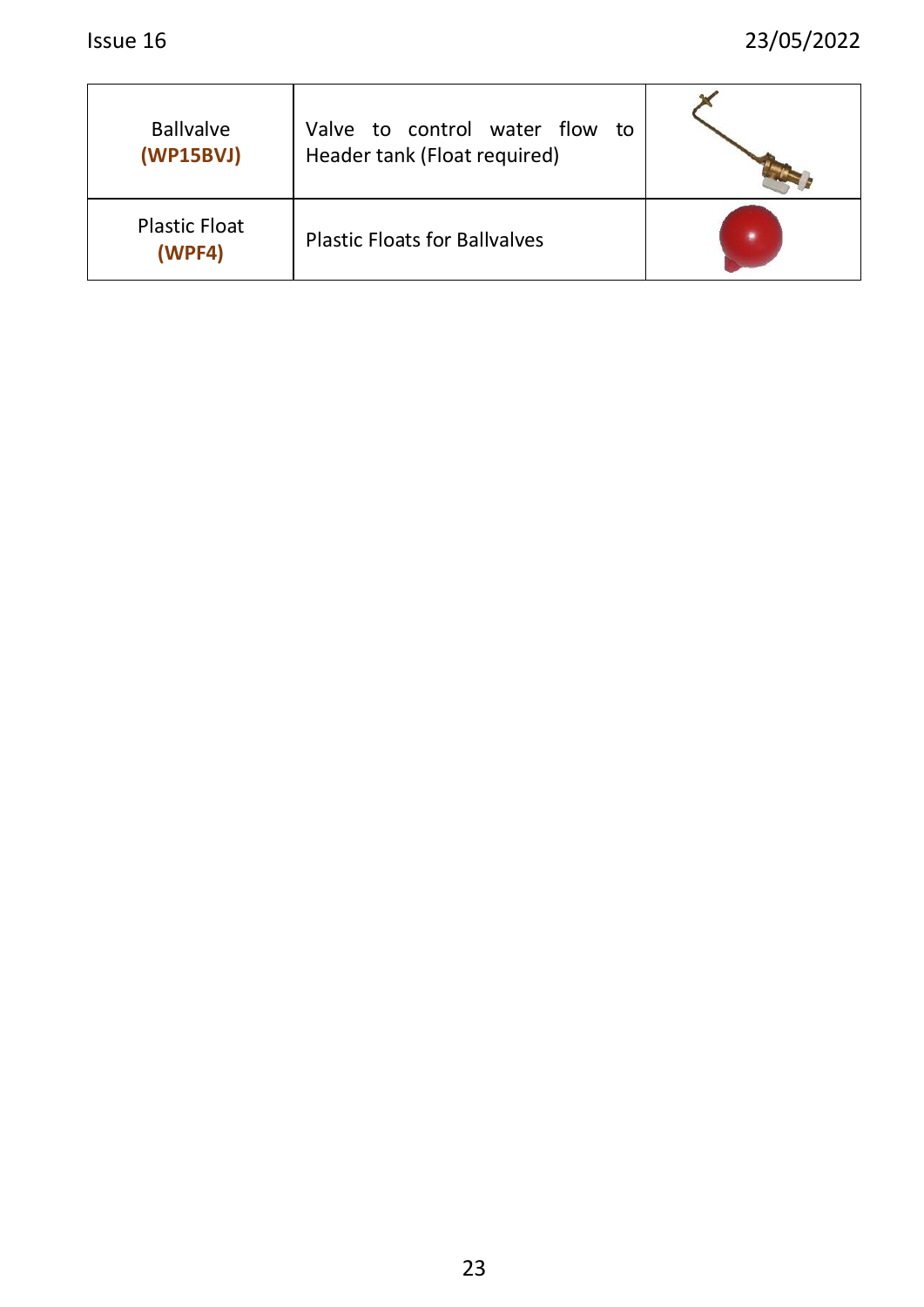## <span id="page-24-0"></span>Commissioning Checklist

### THERMAL STORE MAINS PRESSURE HOT WATER STORAGE SYSTEM COMMISIONING CHECKLIST

This Commissioning Checklist is to be completed in full by the competent person who commissioned the storage system as a means of demonstrating compliance with the appropriate Building Regulations and then handed to the customer to keep for future reference.

Failure to install and commission this equipment to the manufacturer's instructions may invalidate the warranty but does not affect statutory rights.

Customer Name:

Telephone Number:

Address:

CUBEflow Make & Model:

Production Number:

Commissioned by (PRINT NAME):

Company Name:

Telephone Number:

Company Address:

Commissioning Date: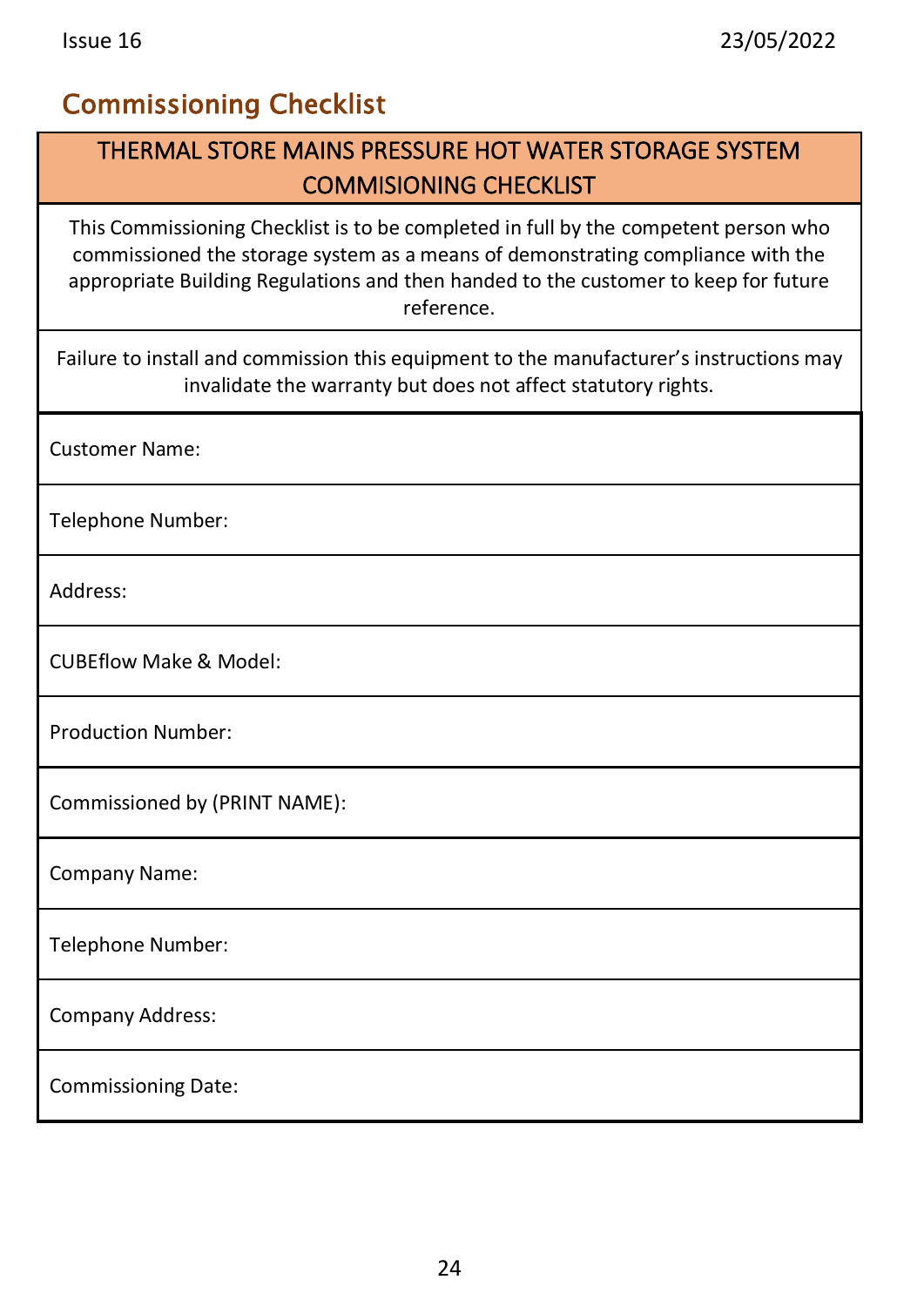| <b>ALL SYSTEMS</b>                                                                                       |        |  |        |              |  |  |
|----------------------------------------------------------------------------------------------------------|--------|--|--------|--------------|--|--|
| What is the incoming static cold water pressure at the inlet<br>to the system?                           |        |  |        | Bar          |  |  |
| If above 3.0 Bar, has a pressure reducing valve been fitted?                                             | Yes    |  | No     |              |  |  |
| Has cold mains strainer been cleaned of installation debris?                                             | Yes    |  | No     |              |  |  |
| Is the installation in a hard water area (above 200ppm)?                                                 | Yes    |  | No     |              |  |  |
| If yes, has a water scale conditioner/inhibitor been fitted?                                             | Yes    |  | No     |              |  |  |
| What type of scale conditioner/inhibitor has been fitted?                                                |        |  |        |              |  |  |
| Has flow rate been restricted to a maximum of 18 litres at<br>any one outlet?                            | Yes    |  | No     |              |  |  |
| Time and temperature controls have been fitted in compliance with Part L of<br>the Building Regulations? |        |  | Yes    |              |  |  |
| Type of control system (if applicable)                                                                   | Y Plan |  | S Plan |              |  |  |
|                                                                                                          |        |  | Other  |              |  |  |
| What is the hot water thermostat set temperature?                                                        |        |  |        | °C           |  |  |
| If fitted, what is the Immersion Heater thermostat<br>temperature?                                       |        |  |        | $^{\circ}$ C |  |  |
| What is the hot water temperature at the nearest outlet?                                                 |        |  |        | $^{\circ}$ C |  |  |
| What store temperature is the unit sitting at? (Max 75°C)                                                |        |  |        | °C           |  |  |
| What is the maximum hot water temperature at taps?                                                       |        |  |        | $^{\circ}$ C |  |  |
| Is the cylinder solar (or other renewables) compatible?                                                  | Yes    |  | No     |              |  |  |
| If a manual fill, has any ball-valve been disconnected or<br>blanked?                                    | Yes    |  | No     |              |  |  |
| Has the automatic fill flow rate been reduced to ensure the<br>overflow can cope?                        | Yes    |  | No     |              |  |  |
| All appropriate pipes have been insulated up to 1 metre or the point where<br>they become concealed?     |        |  | Yes    |              |  |  |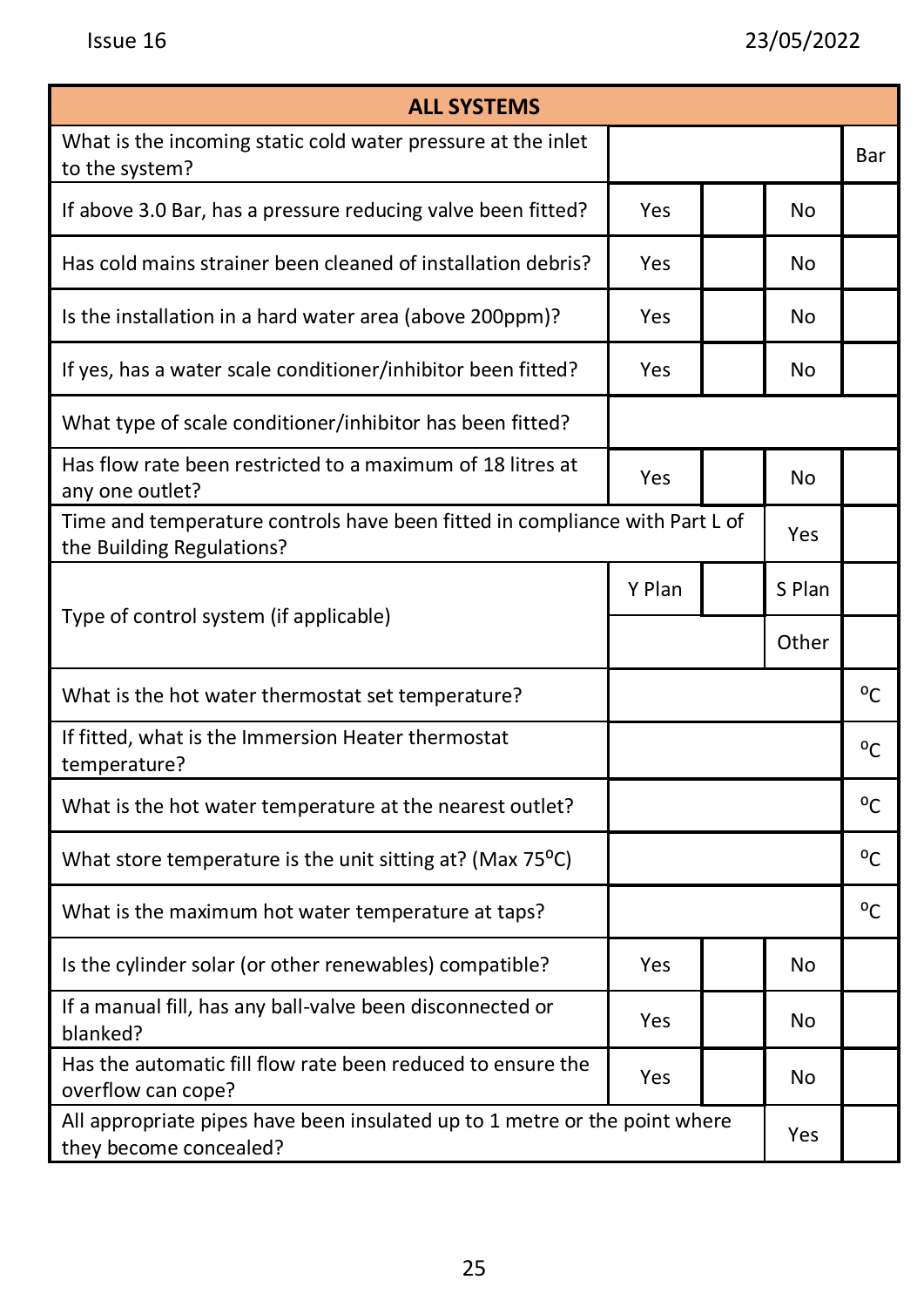| ALL SYSTEMS PRIMARY SETTINGS (Indirect Heating Only)   |        |  |      |  |  |  |  |
|--------------------------------------------------------|--------|--|------|--|--|--|--|
| Is the primary circuit a sealed or open vented system? | Sealed |  | Open |  |  |  |  |
| What is the maximum primary flow temperature?          |        |  |      |  |  |  |  |

| <b>ALL INSTALLATIONS</b>                                                                               |     |  |  |  |  |
|--------------------------------------------------------------------------------------------------------|-----|--|--|--|--|
| The hot water system complies with the appropriate Building Regulations.                               | Yes |  |  |  |  |
| The system has been installed and commissioned in accordance with the<br>manufacturer's instructions.  | Yes |  |  |  |  |
| The system controls have been demonstrated and understood by the<br>customer.                          | Yes |  |  |  |  |
| The manufacturer's literature, including this Checklist, has been explained<br>and left with customer. | Yes |  |  |  |  |

Commissioning Engineer's Signature:

Customer's Signature:

(To confirm satisfactory demonstration and receipt of manufacturer's literature)